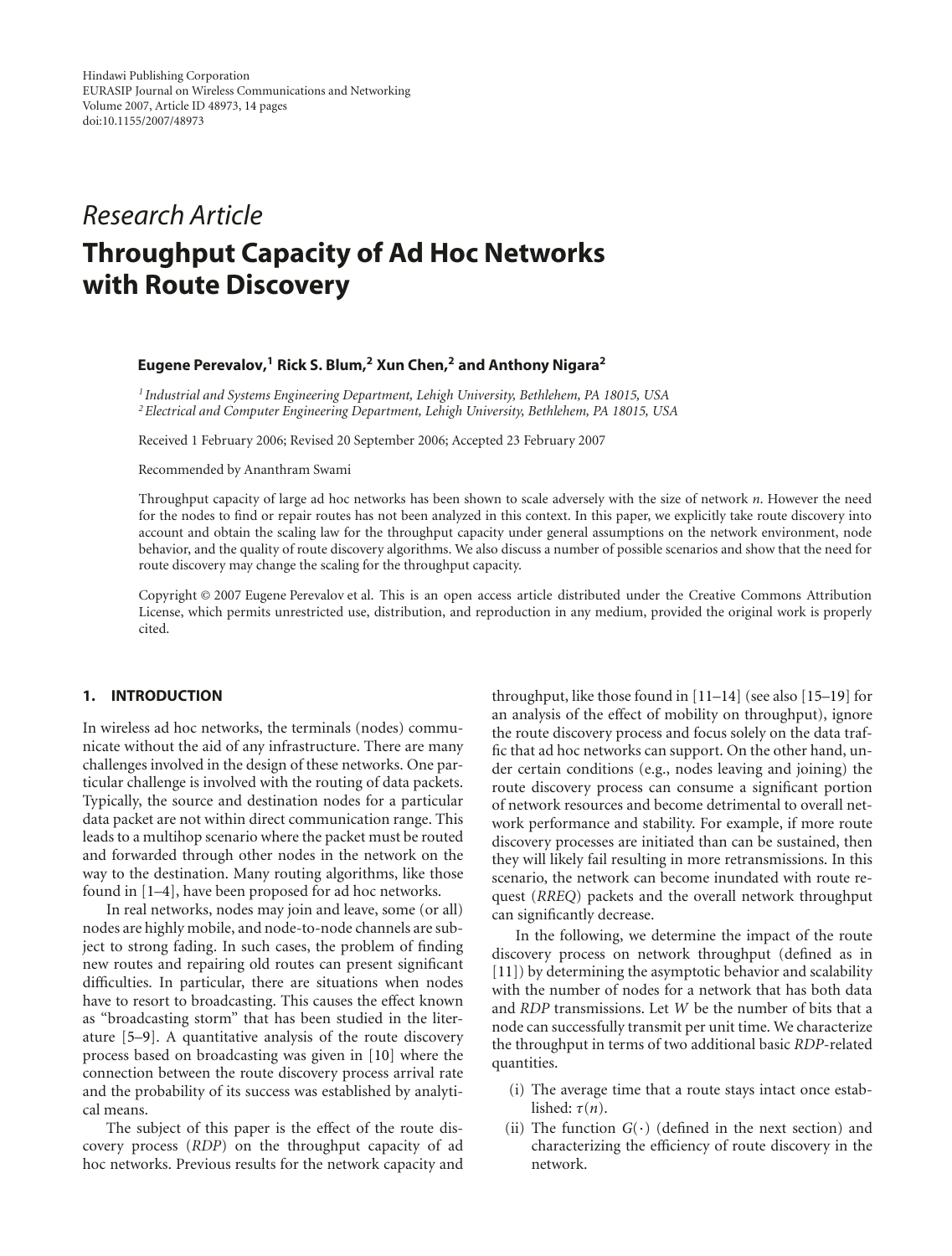(iii) The "correction factor" *κ*(*n*) that describes how the dependence between different *RDP*s initiated by the same node affects the expected number of *RDP*s the node has to initiate in order to find a route to the destination.

We show that two qualitatively different situations can be distinguished.

(1)  $(τ(n)/κ(n))G(1/n) = o(1/\sqrt{n \log n})$ . In this case, the *RDP* resource usage is severe enough to become the throughput bottleneck and change its scaling compared to the case when all routes are known. The throughput scales as

$$
\mathcal{T}(n) = \widetilde{\Theta}\left(W\frac{\tau(n)}{\kappa(n)}G\left(\frac{1}{n}\right)\right),\tag{1}
$$

where the notation  $\widetilde{\Theta}(\cdot)$  stands for "soft" asymptotic behavior which ignores<sup>1</sup> powers of log *n*.

(2)  $(\tau(n)/\kappa(n))G(1/n) = \Omega(\sqrt{\log n/n})$ . In this case the *RDP* does not affect the throughput significantly (in the order of magnitude sense) and the main limiting factor for the throughput is still the interference between data transmissions

$$
\mathcal{T}(n) = \Theta\left(\frac{W}{\sqrt{n\log n}}\right). \tag{2}
$$

We apply these general results to some typical examples, with some specific but reasonable assumed models for *τ*(*n*) and  $G(1/n)$ , to show that the actual scaling of the throughput can be changed from the case where routing is ignored. In fact, for two of these cases we show

$$
\mathcal{T}(n) = O\left(\frac{W}{n}\right) \tag{3}
$$

which implies routing can cause even more severe throughput scaling problems in ad hoc networks. This occurs, for example, when new nodes join a network for which  $\tau(n)$  is independent of *n*. On the other hand, later examples indicate that extremely efficient route repair can lessen, and maybe even eliminate, the just mentioned additional scaling problems.

The rest of this paper is organized as follows. In Section 2, we describe the system model, state the assumptions and derive some preliminary results. Section 3 explores the auxiliary problem of ad hoc network capacity in the case when nodes cannot always transmit. In Section 4, we explore the bounds on  $ξ(n)$ —the expected time it takes a node to find a route. In Section 5, we put the pieces together and present

the main result of the paper—the throughput scaling in the presence of *RDP*. Section 6 contains conclusions.

# **2. SYSTEM MODEL, ASSUMPTIONS, AND PRELIMINARIES**

We consider a wireless ad hoc network with *n* nodes distributed uniformly over a unit square area. Half of all nodes are sources and the other half are destinations. The sourcedestination correspondence is one-to-one. Each source node can be in two states: state *D* and state *N*, depending on the state of knowledge of a route to its destination. In the state *D*, it can transmit data to its destination *d*(*i*), and in state *N* it cannot transmit due to lack of route knowledge. We characterize the network behavior with respect to the route knowledge by the following quantities.

- (i) The length of time during which a node stays in the state *D* has an expected value of  $\tau(n)$  which is assumed to be determined exogenously.
- (ii) The length of time during which a node stays in the state *N* has an expected value of  $\xi(n)$  which is to be determined in the course of analysis.

Nodes can leave and join the network, but they always do so in pairs. We also assume that if a pair of nodes leaves the network, another pair joins so that the total node count *n* is unchanged. If a pair of nodes joins the network, the nodes appear at random locations uniformly distributed over the network area.

When a source node is in the *N* state, it tries to discover a route to its new destination. For that purpose, it broadcasts *RREQ* packets. Let *S*RREQ be the size (in bits) of a *RREQ* packet. Recall that *W* is the number of bits that a node can successfully transmit per unit time. This implies that the transmission of a *RREQ* packet can be effected in a time of

$$
\delta t = \frac{S_{\text{RREQ}}}{W}.\tag{4}
$$

In the following, we assume that all time is slotted with the slot size equal to *δt*. In any time slot a node can either (re)transmit a data packet of size equal to SRREQ or (re)broadcast a *RREQ* packet.

The maximum lifetime of an *RDP* is assumed to be equal to *l*, that is, we assume that a timeout for all *RREQ* packets is set to *l* time slots.

We also assume, without loss of generality, that a half time slots are devoted to data transmission and in the other half of the time slots only RDPs take place. During data slots, we assume that all nodes that are currently in *D* state send data to their respective destinations according to some schedule that allows data transmission at a rate not exceeding the corresponding interference-limited capacity (much like in [11]). All nodes are assumed to have an unlimited buffer where packets can be stored and transmitted when according to the schedule. The sources in the *N* state as well as all destinations can act as relays.

<sup>&</sup>lt;sup>1</sup>  $f(n) = \widetilde{\Theta}(g(n))$  if and only if there exist constants  $c_1$ ,  $c_2$ ,  $p_1$ , and  $p_2$  as well as a positive integer  $n_0$  such that for all *n* exceeding  $n_0$ ,  $c_1g(n)\log^{p_1} n \leq$  $f(n) \le c_2 g(n) \log^{p_2} n$ .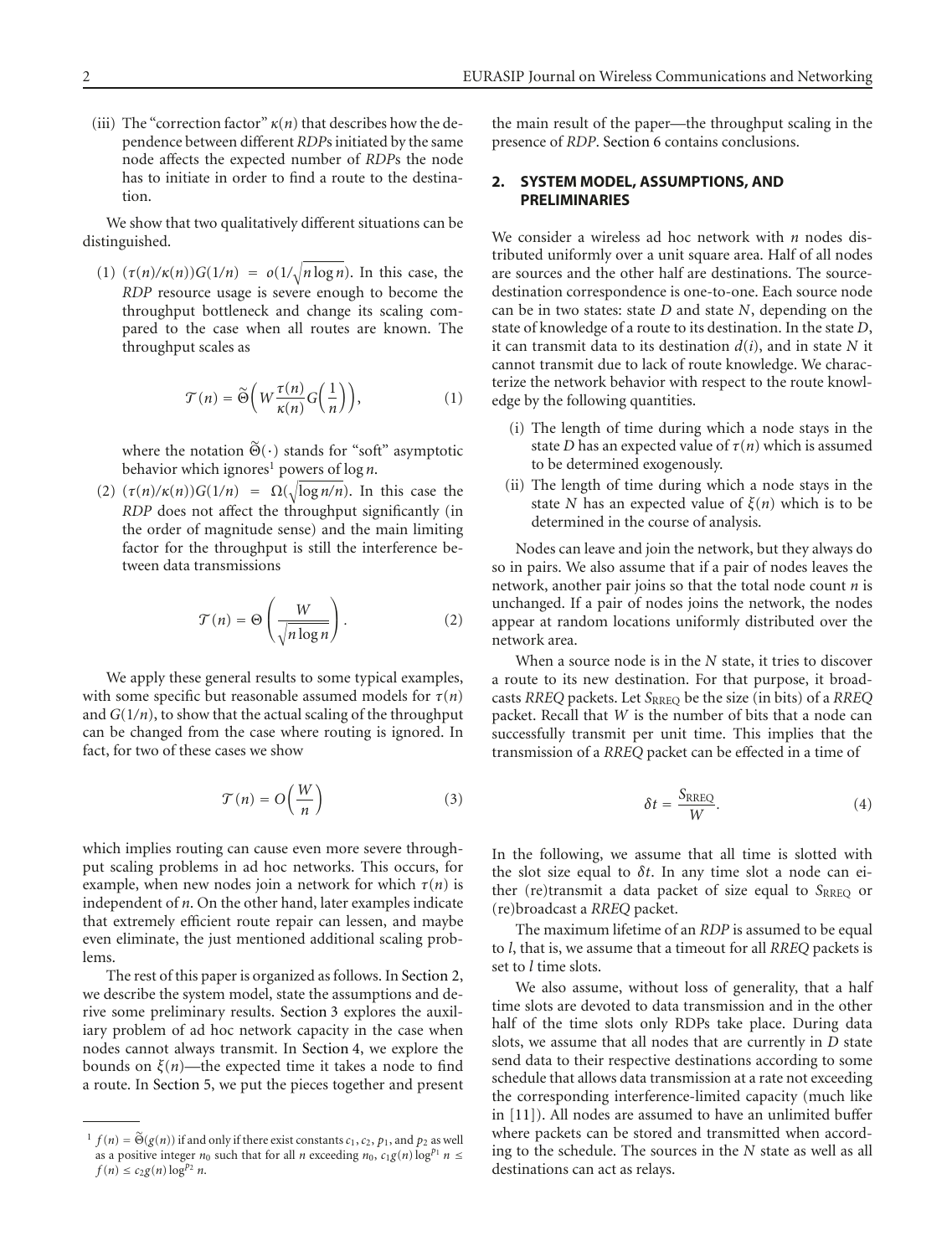Transmission success for any packet time (data or *RREQ*) is governed by the Protocol Model<sup>2</sup> in which the transmission from node *i* to node *j* within distance of *r* from *i* is successful if and only if there is no other transmitting node *k* within the distance of  $(1 + \Delta)r$  from *j*. Here *r* is the transmission range which cannot be less than  $\sqrt{\log n/\pi n}$  to ensure that the network is connected with high probability [21]. We assume that the transmission range can be different for data and *RREQ* packets but is the same for all packets of the same type.

We introduce the following notation for the quantities related to the *RDP* processes.

- (i)  $n_t(t)$ —the number of nodes transmitting (or retransmitting) an *RREQ* packet in a given time slot *t*.
- (ii)  $n_{nt}(t)$  and  $n_{rt}(t)$ —the numbers of nodes transmitting a new *RREQ* packet and retransmitting (relaying) an *RREQ* packet, respectively, in time slot *t*. Note that  $n_{nt}(t) + n_{rt}(t) = n_t(t)$ .
- (iii)  $n_r(t)$ —the number of nodes that successfully receive an *RREQ* packet in time slot *t* for the first time, that is, the receptions of *RREQ* packets that the same node has received at an earlier time do not count toward  $n_r(t)$ .
- (iv) *λ*—the total rate of *RDP* processes arrival for the whole network, that is, the rate of new *RREQ* packet generation in the network. Note that, in the notation introduced above,  $\lambda = E(n_{nt})$ .
- (v) *ν*—the rate at which a node generates *RREQ* packets once it needs to (re)discover a route, that is, is in the *N* state. In order to make things more concrete, we assume that a node initiates *RDP*s at fixed time intervals equal to 1*/ν* until it finds the destination.
- (vi) *Q*—an unconditional probability that an *RDP* is successful at discovering a route.
- (vii)  $f_k$ —a fraction of all other nodes (except for the source) reached by an *RDP*  $k$ . That is if a total of  $r_k$  nodes received the corresponding *RREQ* packet, then  $f_k$  =  $r_k/(n-1)$ .

In order to make analytical derivations possible, we make the following regularity and stationarity assumptions.

- (i) The processes  $n_r(t)$ ,  $n_t(t)$ ,  $n_{nt}(t)$  and  $n_{rt}(t)$  are (weakly) stationary with finite autocorrelation length. In particular, the corresponding expectations and variances exist and independent of time *t*. The covariances vanish for lags exceeding *h*, for example,  $Cov(n_r(t), n_r(s)) = 0$  for  $|t - s| > h$ .
- (ii) For a given node, the process of switching states between states *D* and *N* is a stationary renewal process. Specifically, if we denote the duration of periods when the node was in the *D* state be  $u_i$  and the duration of periods when the node was in the  $N$  state be  $v_i$  for

 $i = 1, 2, \ldots$ , then  $u_i$  is independent of  $u_1, u_2, \ldots, u_{i-1}$ and  $v_1, v_2, \ldots, v_{i-1}$ ; and  $v_i$  is independent of  $u_1, u_2$ ,  $\dots, u_i$  and  $v_1, v_2, \dots, v_{i-1}$  (by our convention  $u_i$  comes before  $v_i$ ). The expectations and variances of random variables  $u_i$  and  $v_i$  exist and are independent of the index *i*. We will write simply  $E(u)$ ,  $E(v)$ ,  $Var(u)$  and Var(*v*). Note that  $E(u) = \tau(n)$  and  $E(v) = \xi(n)$ .

(iii) The fraction *fk* of all nodes reached by the *RDP* process *k* has expectation and variance that do not depend on the *RDP* process *k*. Also the random variables *fk* and *fm* are independent provided the *RDP k* and *m* never run concurrently. More precisely, if the *RDP*'s *k* and *m* run in the time intervals  $[t_k, s_k]$  and  $[t_m, s_m]$ , respectively, then the random variables  $f_k$  and  $f_m$  are independent provided either  $s_k < t_m$  or  $s_m < t_k$ .

### *2.1. Preliminary results*

Consider a time horizon of *T* time slots. Let  $N_{RDP}(T)$  be the number of *RDP* processes initiated during this time. Clearly,

$$
N_{\rm RDP}(T) = \sum_{i=1}^{n/2} N_i(T),
$$
\n(5)

where  $N_i(T)$  is the number of *RDP* processes initiated by the source node *i*, and the sum is over all *n/*2 source nodes. In its own turn, the quantity  $N_i(T)$  can be written as

$$
N_i(T) = \sum_{j=1}^{N_{DN,i}(T)} N_{s,ij},
$$
\n(6)

where  $N_{DN,i}(T)$  is the number of *D* to *N* states changes (route losses) that the node *i* has during these *T* time slots, and *Ns*,*ij* is the number of times the node *i* has to initiate an *RDP* process after route loss *j* until it finds a valid route to the destination. The first auxiliary lemma establishes the asymptotic behavior of the variance of *Ni*(*T*).

# **Lemma 1.**

$$
\lim_{T \to \infty} \frac{\text{Var}\left(N_i(T)\right)}{T} = \alpha,\tag{7}
$$

*where α is a constant independent of T.*

*Proof.* Since the random variables *Ns*,*ij* for different values of *j* are i.i.d., we can use (6) to find the variance of  $N_i(T)$ ,

$$
Var(N_i(T)) = N_{DN,i}(T) Var(N_s).
$$
 (8)

On the other hand, since the process of switching states from *D* to *N* and back is a renewal process, we can use the result in [22, Chapter XIII] stating that

$$
\lim_{T \to \infty} \frac{\text{Var}\left(N_{DN,i}\right)}{T} = \frac{\text{Var}(u) + \text{Var}(v)}{\left(E(u) + E(v)\right)^3}.\tag{9}
$$

The expectation of *N<sub>DN,i</sub>* can also be found using the results in [22, Chapter XIII],

$$
\lim_{T \to \infty} E(N_{DN,i}) = \alpha' T + \beta,
$$
\n(10)

<sup>&</sup>lt;sup>2</sup> Note that we could easily generalize this model to take into account the effects of fading and shadowing by introducing random direction dependent *interference regions* (in terminology of [20]) instead of circular interference regions considered in this paper. The main results would not change. We do not consider the more general case explicitly in order to keep the presentation technically simpler.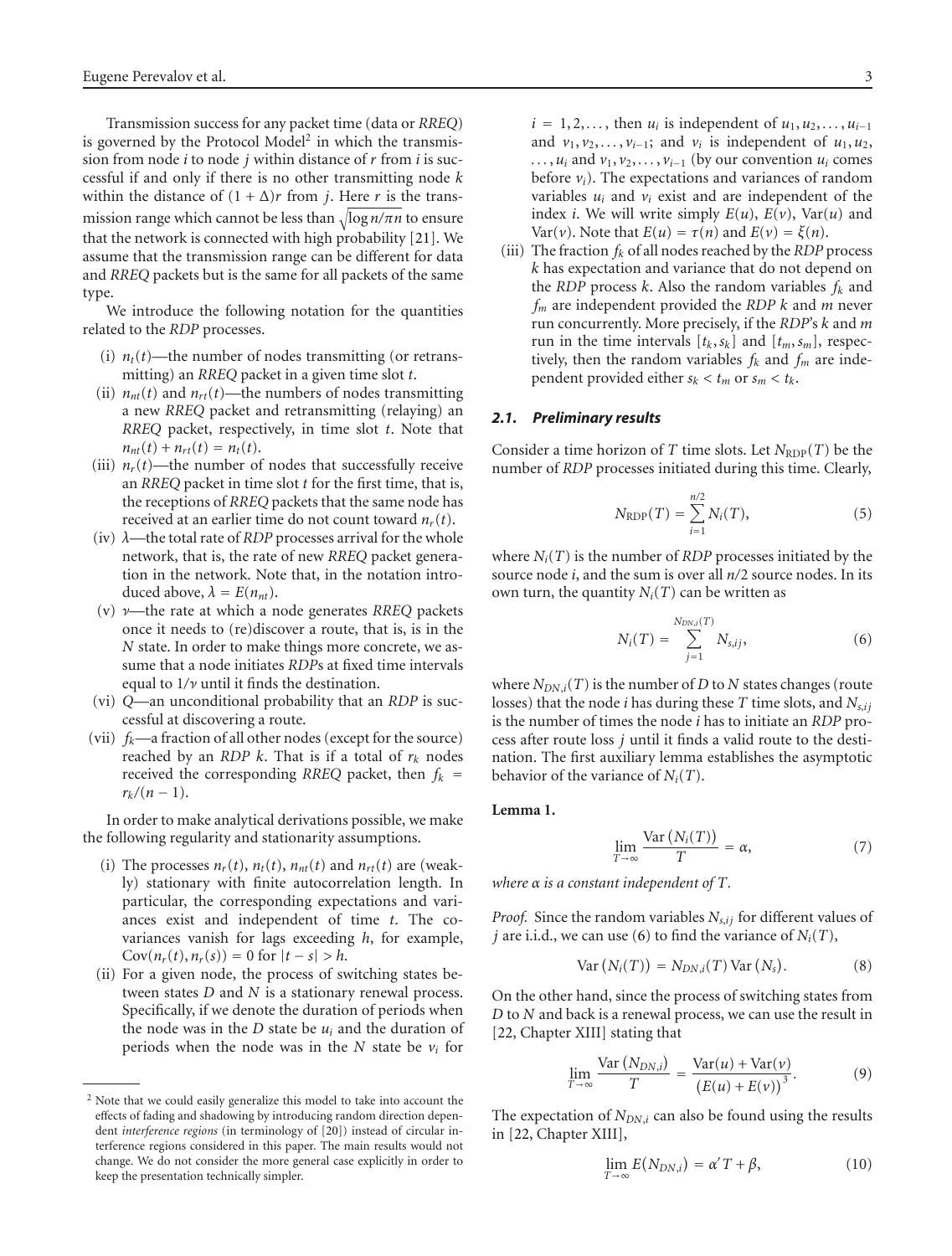where  $\alpha' = 1/(E(u) + E(v))$  and  $\beta$  is a constant independent of *T*. Now, using the Chebyshev inequality together with (10), we obtain

$$
Pr(|N_{DN}(T) - \alpha' T - \beta| \geq z) \leq \frac{\text{Var}(N_{DN,i})}{z^2}.
$$
 (11)

Setting  $z = T^{3/4}$  and dividing by *T*, we have

$$
\Pr\left(\left|\frac{N_{DN}(T)}{T} - \alpha' - \frac{\beta}{T}\right| \ge T^{-1/4}\right) \le \frac{\text{Var}\left(N_{DN,i}\right)}{T^{3/2}}.\tag{12}
$$

Finally, using (9), (8) and taking the limit  $T \to \infty$ , we obtain the statement of the lemma with  $\alpha = \alpha'$  Var(N.). the statement of the lemma with  $\alpha = \alpha' \text{Var}(N_s)$ .

The next lemma establishes fact that the actual value of  $N_{\text{RDP}}(T)$  (as opposed to the expected value) is well behaved for large values of the time horizon *T*.

**Lemma 2.**

$$
\lim_{T \to \infty} \frac{N_{RDP}(T)}{T} = \lambda,\tag{13}
$$

*with probability 1.*

*Proof.* Since  $N_{\text{RDP}}(T) = \sum_{i=1}^{n/2} N_i(T)$  we can write

$$
\text{Var}\left(N_{\text{RDP}}(T)\right) \le \left(\frac{n}{2}\right)^2 \text{Var}\left(N_i(T)\right). \tag{14}
$$

On the other hand, since  $\lim_{T\to\infty} E(N_{RDP}(T)) = \lambda T$ , we can apply the Chebyshev inequality to obtain that, for large enough *T*,

$$
Pr(|N_{RDP}(T) - \lambda T| \ge z) \le \frac{Var(N_{RDP}(T))}{z^2}.
$$
 (15)

Setting  $z = (\lambda T)^{3/4}$  and dividing by  $\lambda T$ , we arrive at

$$
\Pr\left(\left|\frac{N_{\text{RDP}}(T)}{(\lambda T)} - 1\right| \ge (\lambda T)^{-1/4}\right) \le \frac{(n/2)^2 \alpha}{\sqrt{\lambda T}},\tag{16}
$$

for large enough *T*. Finally, taking the limit  $T \to \infty$ , we obtain the statement of the lemma. tain the statement of the lemma.

The following lemma expresses the overall *RDP* arrival rate *λ* via *ν*, *ξ*(*n*) and *τ*(*n*).

## **Lemma 3.**

$$
\lambda = \frac{(n/2)\nu\xi(n)}{\tau(n) + \xi(n)}.\tag{17}
$$

*Proof.* Consider a time horizon of *T* time slots. For a given source node *i*, the expected number of *RDP* processes initiated by this node during *T* time slots can be computed using (6) as

$$
E(N_i(T)) = E(N_{DN,i}(T))E(N_s).
$$
 (18)

Using the renewal property of the process of node state change we can find (see [22, Chapter 8]) that

$$
E(N_{DN,i}(T)) = \frac{T}{E(u) + E(v)} + C + \epsilon_T, \tag{19}
$$

where *C* is a constant independent of *T* and  $\lim_{T \to \infty} \epsilon_T$ 0. Since  $E(N_s) = vE(v) = v\xi(n)$ , and  $E(N_{RDP}(T)) =$  $(n/2)E(N_i(T))$ , we can write

$$
\lambda = \lim_{T \to \infty} \frac{E(N_{\text{RDP}}(T))}{T}
$$
  
=  $\left(\frac{n}{2}\right) \frac{E(N_s)}{E(u) + E(v)} = \left(\frac{n}{2}\right) \frac{\nu \xi(n)}{\tau(n) + \xi(n)}.$  (20)

### *2.2. RDP success probability*

The key measure of the effectiveness of a route discovery process is the probability that it succeeds in finding a route. So we have to be able to characterize the probability of success of an *RDP* in the given environment. We will do it using the following definition.

*Definition 1.* Let  $G(\cdot)$  be a monotonically increasing function on the interval [0, 1] such that  $G(0) = 0$  and  $G(1) = 1$ .

With this definition, we have that if *f* is the fraction of nodes that an *RDP* process has reached, the probability of a successful route discovery by the process conditioned on the fraction *f* (and not on anything else) is  $Q_f = G(f)$ . The unconditional probability of a successful route discovery can be found as  $Q = E_f[G(f)] = \int p(f)G(f)df$ , where  $p(f)$  is the probability density function for the fraction *f* .

Next, we give several examples of possible shapes of the function  $G(f)$ .

# *Examples*

(1) The "totally random" (TR) model. In this model, the probability of a success of a given *RDP* is given simply by the fraction of nodes reached by this process

$$
Q_f = f. \tag{21}
$$

This scenario can be realized, for example, in the situation where new nodes join the network and attempt to find routes to other newly joined nodes. Indeed, in this case, assuming that both source and destination locations are random, any node out of  $f(n-1)$  nodes reached by the *RDP* initiated by the source has an equal probability of being the destination.

(2) The "semirandom" (SR) model. Suppose a node *i* is attempting to find a destination  $d(i)$  that is already present in the network. If the nodes use the multihop transmission with the hops mostly between nearest neighbors (e.g., for throughput maximization), then it is straightforward to show (see, e.g., [11]) that the number of other routes passing through a given node already present in the network is  $\Theta(\sqrt{n/\log n})$ . This implies that finding a route to  $d(i)$  is equivalent to finding any of the nodes in the set  $A(d(i))$  that have their routes passing through *d*(*i*). It is clear that the number of such nodes will be  $\Theta(\sqrt{n/\log n})$  as well

$$
|\mathcal{A}(d(i))| = \Theta\left(\sqrt{\frac{n}{\log n}}\right).
$$
 (22)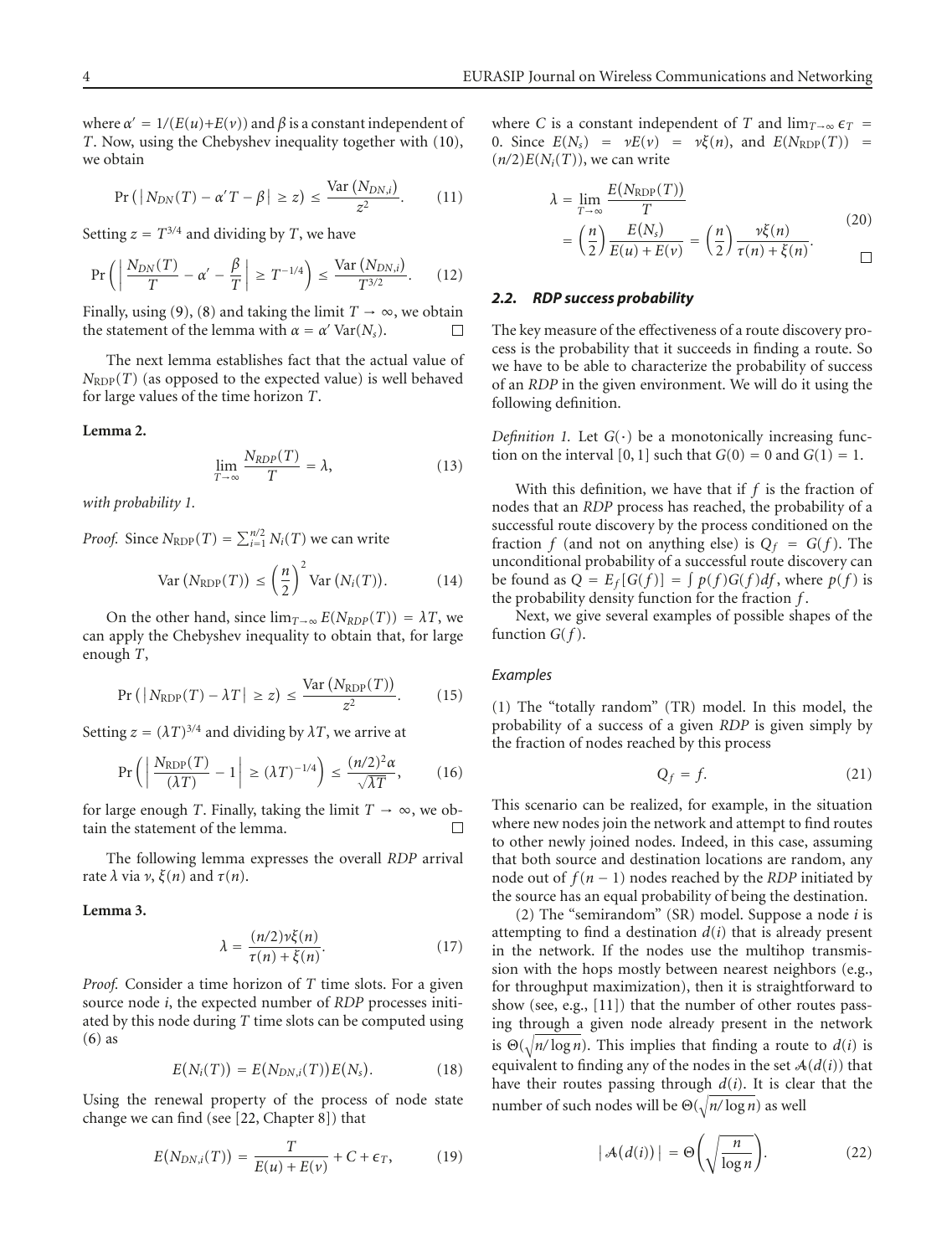If we assume that the nodes in the set  $A(d(i))$  are randomly distributed in the network, then it is easy to see that the probability of success of *RDP* will behave as follows:

$$
Q_f = G(f) = \Theta\left(f\sqrt{\frac{n}{\log n}}\right) \quad \text{if } f = O\left(\sqrt{\frac{\log n}{n}}\right),
$$
  

$$
Q_f = G(f) = \Theta(1) \quad \text{if } f = \Omega\left(\sqrt{\frac{\log n}{n}}\right).
$$
 (23)

A specific example of such a function is

$$
G(f) = 1 - e^{-c\sqrt{n/\log n}}f,
$$
 (24)

where *c* is a constant independent of *n*.

(3) The "completely local" (CL) model. In this model an *RDP* only needs to reach a fixed (independent of *n*) number of nodes so that the probability of success can approach 1. This model is appropriate for the case of "perfect" route repair algorithms in which a route between two nodes is repaired as soon as it is broken, and the effectiveness of the repair does not depend on the number of nodes in the network, that is,

$$
Q_f = G(f) = \Theta(1) \quad \text{for } f = \Omega\left(\frac{1}{n}\right). \tag{25}
$$

An example of such function is

$$
G(f) = 1 - e^{-c_1 n f}, \t\t(26)
$$

where  $c_1$  is a constant independent of  $n$ . This case can be looked upon as "the best" case, an idealization which can be realized under some rather restricted conditions whose analysis we postpone to future publications.

When thinking of possible shapes of the function *G*(·), it is reasonable to assume that the *RDP* processes are "totally random" (model TC) in the worst case. In other words, it is reasonable to exclude cases in which the probability of a node finding its destination is lower than the fraction of all nodes reached by the corresponding *RDP* process. The latter situation is in principle possible. For example, consider the situation in which the new nodes join the network in locations that are correlated with the locations of the corresponding destinations. If the correlation is such that the average distance between the source and destination exceeds the average distance in the network, it is possible to have  $G(f) < f$ for  $0 < f < 1$ . However it is fairly clear that such a situation is "unnatural" and we assume that nothing like this actually happens. With this assumption, we have the following assumption.

*Assumption 1.*  $G(f) \geq f$  for  $0 \leq f \leq 1$ .

Since, clearly,  $G(0) = 0$  and  $G(1) = 1$ , it is also reasonable to assume that the function  $G(f)$  is concave.

# *Assumption 2.* The function  $G(f)$  is concave on [0, 1].

We would like to relate the unconditional probability or route discovery success *Q* to the function  $G(\cdot)$  and the expected number of first-time *RREQ* packet receptions *E*[*nr*]. First, let us introduce some useful notation.

The following auxiliary lemma relates the expected number of first-time receptions in a time slot  $E(n_t)$  and the expected fraction of nodes reached by an *RDP* process *E*(*f* ).

### **Lemma 4.**

$$
E[f] = \frac{E[n_r]}{\lambda(n-1)}.\tag{27}
$$

*Proof.* Consider a time horizon of *T* time slots. Let  $N_r(T)$  =  $\sum_{t=1}^{T} n_t(t)$  be the total number of first-time *RREQ* receptions during these  $T$  time slots. On the other hand, let  $N_{\text{RDP}}(T)$  be the total number of *RDP* processes initiated in the network during these *T* time slots, and let  $N'_r(T)$  be the total number of nodes reached by these *RDP* processes. Since the longest lifetime of an *RDP* process is equal to *l*, it is easy to see that

$$
|N_r(T) - N'_r(T)| \le 2\left(\frac{n}{2}\right)l = nl.
$$
 (28)

Let us denote by  $\overline{n}_r$  and  $\overline{f}$ , the sample means of the quantities  $n_t(t)$  and  $f_k$ , respectively,

$$
\overline{n}_r = \frac{1}{T} N_r(T),
$$
\n
$$
\overline{f} = \frac{1}{N_{\text{RDP}}(T)} \sum_{k=1}^{N_{\text{RDP}}(T)} f_k = \frac{N'_r(T)}{N_{\text{RDP}}(T)(n-1)}.
$$
\n(29)

We can bound the variance of  $\overline{n}_r$  as follows:

$$
\text{Var}\left(\overline{n}_r\right) = \frac{1}{T^2} \left( \sum_{t=1}^T \text{Var}\left(n_r(t)\right) + 2 \sum_{t=1}^T \sum_{s=t+1}^T \text{Cov}\left(n_r(t), n_r(s)\right) \right)
$$
\n
$$
\leq \frac{1}{T^2} \left( T \text{Var}\left(n_r\right) + Th \text{Var}\left(n_r\right) \right) = \frac{1+2h}{T} \text{Var}\left(n_r\right),\tag{30}
$$

where we have used the finite covariance length assumption Cov( $n_r(t)$ ,  $n_r(s)$ ) for  $|s - t| \geq h$ . In the same way, we can upper bound the variance of *f* ,

$$
\operatorname{Var}(\overline{f})
$$
\n
$$
= \frac{1}{N_{\text{RDP}}(T)^{2}} \left( \sum_{k=1}^{N_{\text{RDP}}(T)} \operatorname{Var}(f_{k}) + 2 \sum_{k=1}^{N_{\text{RDP}}(T)} \sum_{m=k+1}^{N_{\text{RDP}}(T)} \operatorname{Cov}(f_{k}, f_{m}) \right)
$$
\n
$$
\leq \frac{1}{N_{\text{RDP}}(T)^{2}} \left( N_{\text{RDP}}(T) \operatorname{Var}(f) + 2N_{\text{RDP}}(T) \cdot 2 \ln \operatorname{Var}(f) \right)
$$
\n
$$
= \frac{1 + 4 \ln}{N_{\text{RDP}}(T)} \operatorname{Var}(f).
$$
\n(31)

Now, an application of the Chebyshev inequality yields for  $\overline{n}_r$ :

$$
\Pr\left(\left|\overline{n}_r - E(n_r)\right| \ge z\right) \le \frac{\text{Var}\left(\overline{n}_r\right)}{z^2} \le \frac{(1+2h)\text{Var}\left(n_r\right)}{Tz^2},\tag{32}
$$

where we have used the bound (30). Setting  $z = T^{-1/4}$ , we obtain

$$
\Pr\left(\left|\overline{n}_r - E(n_r)\right| \geq T^{-1/4}\right) \leq \frac{(1+2h)\operatorname{Var}\left(n_r\right)}{\sqrt{T}}.\tag{33}
$$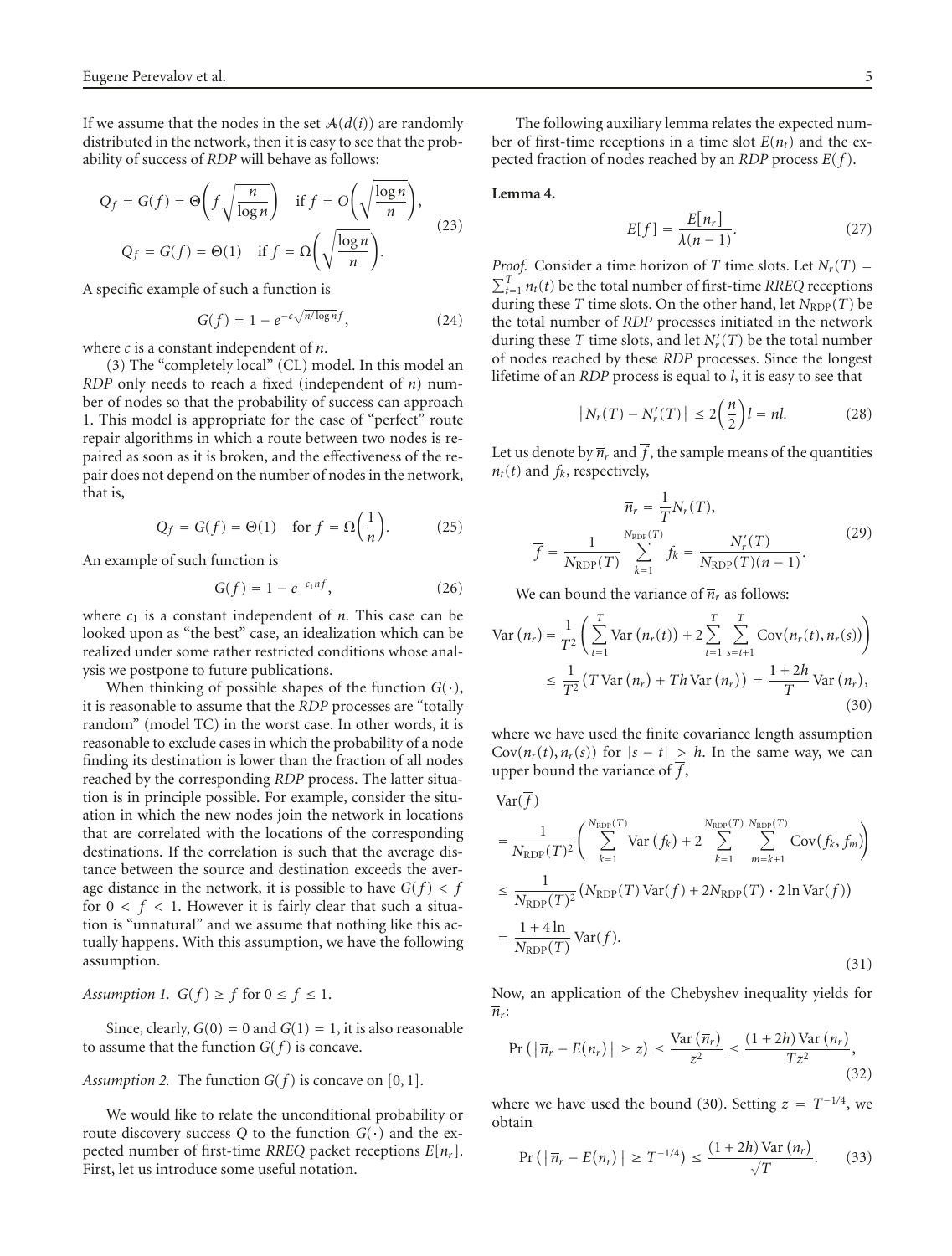In the same way, an application of the Chebyshev inequality and the use of (31) yields

$$
\Pr\left(\left|\overline{f} - E(f)\right| \ge z\right) \le \frac{\text{Var}(\overline{f})}{z^2} \le \frac{(1 + 4\ln)\text{Var}(f)}{N_{\text{RDP}}(T)z^2},\tag{34}
$$

and, setting  $z = N_{RDP}(T)^{-1/4}$ , we obtain

$$
\Pr\left(\left|\overline{f} - E(f)\right| \ge N_{\text{RDP}}(T)^{-1/4}\right) \le \frac{(1 + 4\ln)\operatorname{Var}(f)}{\sqrt{N_{\text{RDP}}(T)}}.\tag{35}
$$

We can rewrite (28) as

$$
\left|\overline{n}_r - \frac{N_{\text{RDP}}}{\lambda T} \lambda (n-1) \overline{f}\right| \le \frac{n!}{T}.\tag{36}
$$

Now, combining Lemma 2 with (33) and (35), using (36) and the union bound and taking the limit  $T \to \infty$ , we see that the relation

$$
E(n_r) = \lambda(n-1)E(f) \tag{37}
$$

has to hold with probability 1, which proves the lemma. П

Now we can use Lemma 4 to establish a relationship between the unconditional probability *Q* of route discovery success and the function  $G(\cdot)$ .

**Lemma 5.** If route discovery is described by the function  $G(f)$ , *then the unconditional route discovery success probability Q can be upper bounded as*

$$
Q \le G\bigg(\frac{\overline{n}_r}{\lambda(n-1)}\bigg). \tag{38}
$$

*Proof.* Since  $Q = E_f[G(f)]$ , we can use the concavity of  $G(\cdot)$ to see that  $Q \leq G(E[f])$ . Then, using Lemma 4, we obtain the statement of the present lemma. the statement of the present lemma.

Note that, for the TR model, we can obtain a simple expression for the unconditional probability of success as a corollary to the above lemma.

**Corollary 1.** *The unconditional success probability of an* RDP *for the TR model is given by*

$$
Q = \frac{E[n_r]}{\lambda(n-1)}.\tag{39}
$$

*Proof.* Since in this case  $G(f)$  is simply *f*, we obtain

$$
Q = E[f],\tag{40}
$$

 $\Box$ 

and using Lemma 4, the corollary follows.

# **3. NETWORK CAPACITY WHEN NODES CANNOT ALWAYS TRANSMIT**

In this section, we find upper and lower bounds on the throughput capacity of a networks where nodes spend a fraction of their time in the *N* state in which they cannot transmit data packets to their destinations.

### *3.1. Upper bounds*

First, let us consider the case when, for large *n*, the average length of active periods (when nodes are in the *D* state) is not much smaller than that of period of "dormancy" (when nodes are in the *N* state). In the asymptotic notation, this means that

$$
\tau(n) = \Omega(\xi(n)). \tag{41}
$$

In this case, it is easy to see that the results on capacity reported in [11] are valid.

Next, consider the case when the average length of active periods becomes negligible compared to the "dormant" ones as the network size *n* increases, that is,

$$
\tau(n) = o(\xi(n)) \tag{42}
$$

in the asymptotic notation. For this case, we have a different upper bound on the per node throughput of the network. To find it, we need an auxiliary result stated as a lemma. Let us consider *M* state changes by a source node from state *D* to *N* and back. Let us denote by *FM* the ratio of time the node spent if the state *D* during these *M* "full cycles"

$$
F_M = \frac{\sum_{i=1}^{M} u_i}{\sum_{i=1}^{M} u_i + v_i}.
$$
 (43)

Let us denote by  $F$  the limit (if it exists) of the ratio  $F_M$  as  $M \rightarrow \infty$ . We can show that, under the assumptions made in Section 2, the limit indeed exists and determined by in a simple way by the expectations *τ*(*n*) and *ξ*(*n*).

# **Lemma 6.** *The limit*  $F(n) = \lim_{M \to \infty} F_M$  *exists and*

$$
F(n) = \frac{\tau(n)}{\tau(n) + \xi(n)}\tag{44}
$$

*with probability 1.*

*Proof.* Using the renewal assumption, we can determine the variance of the sums  $S_M^{(u)} = \sum_{i=1}^M u_i$  and  $S_M^{(u,v)} = \sum_{i=1}^M u_i + v_i$ as

$$
\operatorname{Var}\left(S_M^{(u)}\right) = M \operatorname{Var}(u),
$$
  
\n
$$
\operatorname{Var}\left(S_M^{(u,v)}\right) = M \left(\operatorname{Var}(u) + \operatorname{Var}(v)\right).
$$
\n(45)

The use of the Chebyshev inequality and the above variances yields

$$
\Pr\left(\left|S_M^{(u)} - ME(u)\right| \ge z\right) \le \frac{M \operatorname{Var}(u)}{z^2},
$$
\n
$$
\Pr\left(\left|S_M^{(u,v)} - M(E(u) + E(v))\right| \ge z\right) \le \frac{M(\operatorname{Var}(u) + \operatorname{Var}(v))}{z^2}.
$$
\n(46)

Setting  $z = M^{3/4}$  in (46), and dividing by *M*, we obtain

$$
\Pr\left(\left|\frac{S_M^{(u)}}{M} - E(u)\right| \ge M^{-1/4}\right) \le \frac{\text{Var}(u)}{\sqrt{M}},
$$
  

$$
\Pr\left(\left|\frac{S_M^{(u,v)}}{M} - (E(u) + E(v))\right| \ge M^{-1/4}\right) \le \frac{\text{Var}(u) + \text{Var}(v)}{\sqrt{M}}.
$$
 (47)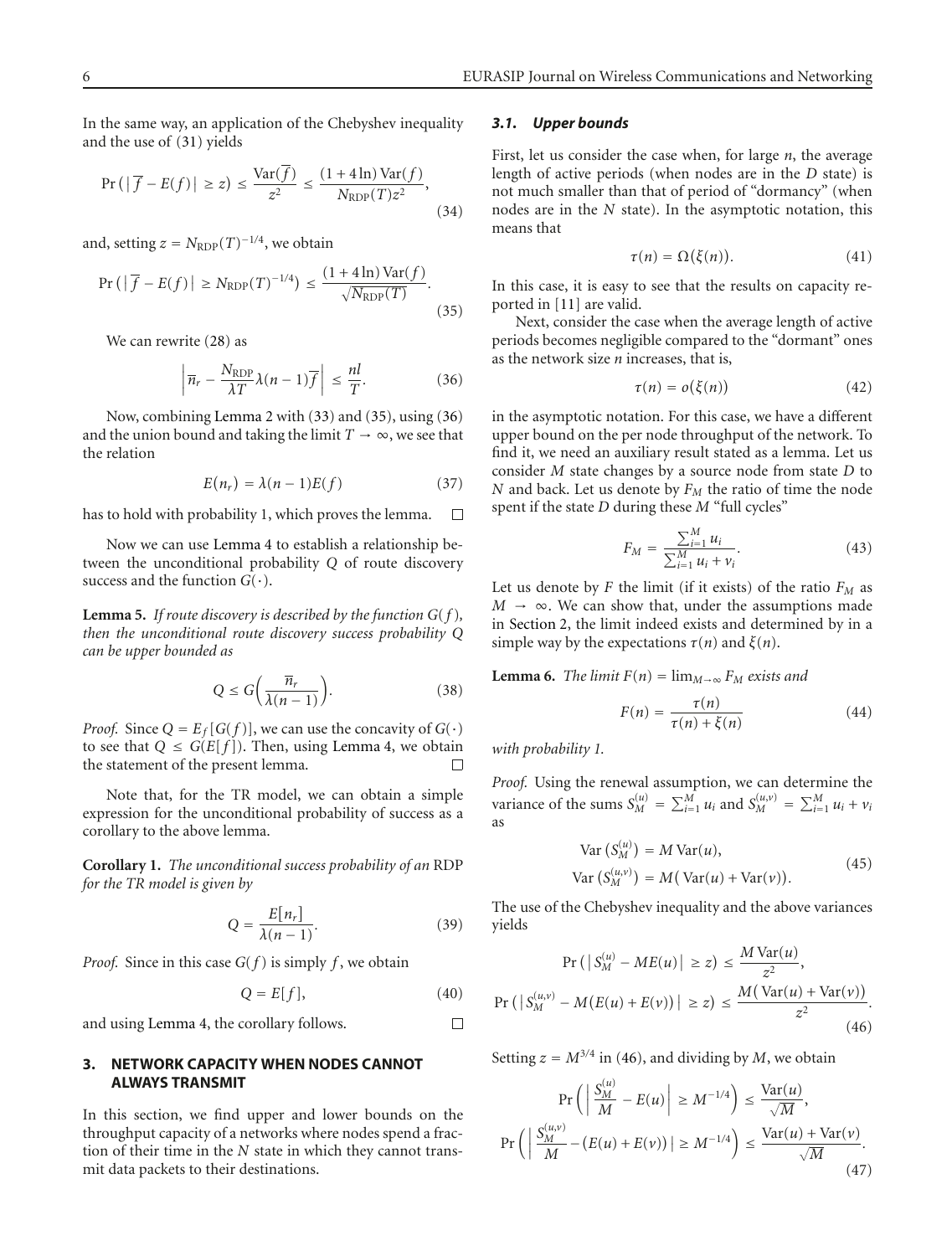Since  $F_M = (S_M^{(u)}/M)/(S_M^{(u,v)}/M)$ , we can write

$$
\lim_{M \to \infty} F_M = \lim_{M \to \infty} \frac{S_M^{(u)}/M}{S_M^{(u,v)}/M} = \frac{E(u)}{E(u) + E(v)},
$$
(48)

with probability 1, where we have used the inequalities (47). □

With the above lemma, we can obtain a "dormancy induced" upper bound on the throughput.

**Theorem 1.** *If every node alternates between states D and N spending an average of τ*(*n*) *time slots in state D and an average of ξ*(*n*) *time slots in state N then the per node throughput is*

$$
\mathcal{T}(n) = O\bigg(\frac{W\tau(n)}{\xi(n)}\bigg). \tag{49}
$$

*Proof.* Consider a long time *T* (measured in *RDP* time slots). According to Lemma 6, only  $T(\tau(n)/(\tau(n) + \xi(n)))$ of these time slots can be used by any node for data transmission. During these time slots a node can send at most  $T(\tau(n)/(\tau(n)+\xi(n)))S_{\text{RREO}}$  bits to its destinations. So the inequality

$$
\mathcal{T}(n)T\delta t \le T \frac{\tau(n)}{\tau(n) + \xi(n)} S_{\text{RREQ}} \tag{50}
$$

has to hold. Since  $\delta t = S_{\text{RREO}}/W$ , we obtain from (50) that

$$
\mathcal{T}(n) \le \frac{W\tau(n)}{\tau(n) + \xi(n)} \le \frac{W\tau(n)}{\xi(n)},
$$
\n(51)

 $\Box$ 

which proves the theorem.

On the other hand, regardless of states of nodes, we have the following upper bound on the throughput induced by interference between simultaneous data transmissions.

**Theorem 2.** *The per node throughput*  $T(n)$  *is upper bounded as*

$$
\mathcal{T}(n) = O\left(\frac{W}{\sqrt{n \log n}}\right). \tag{52}
$$

*Proof.* The proof can be found, for example, in [11].  $\Box$ 

Combining Theorems 1 and 2, and choosing the tighter bound depending on the behavior of the ratio *τ*(*n*)*/ξ*(*n*), we obtain the following corollary.

**Corollary 2.** *The per node throughput*  $T(n)$  *is upper bounded as*

$$
\mathcal{T}(n) = O\left(\frac{W\tau(n)}{\xi(n)}\right) \tag{53}
$$

 $if \tau(n)/\xi(n) = o(1/\sqrt{n \log n})$  *and it is upper bounded as* 

$$
\mathcal{T}(n) = O\left(\frac{W}{\sqrt{n \log n}}\right) \tag{54}
$$

 $if \tau(n)/\xi(n) = \Omega(1/\sqrt{n \log n}).$ 

### *3.2. Lower bounds*

In order to show that the bounds of Corollary 2 are achievable up to a constant we will demonstrate that there exists a feasible transmission schedule that allows us to obtain the required per node throughput. To achieve that goal, we need to perform a few auxiliary steps which we do below.

# *3.2.1. Tessellation*

The tessellation (which we will call *U*1) of the square region that turns out to be convenient for our goals is the regular one: we divide it into identical smaller squares with side *g* each. Anticipating the transmission strategy to be employed below, we choose the parameter *g* in such a way that every cell can always directly communicate with 4 of its neighbors using the smallest common range of communication that in turn is chosen in a way to ensure connectivity with high probability (i.e, the probability that approaches 1 when  $n \to \infty$ ). As mentioned in Section 2, for connectivity, we have to employ the range

$$
r(n) = \sqrt{\frac{c' \log n}{n}},
$$
\n(55)

where  $c' > 1/\pi$ . We chose  $c' = 10$  for simplicity. Then, to ensure that each cell can directly communicate with 4 neighbors, one needs to set the cell size to be

$$
g(n) = \frac{r(n)}{\sqrt{5}} = \sqrt{\frac{2\log n}{n}}.\tag{56}
$$

#### *3.2.2. Upper bound on the transmission schedule length*

We call two cells interfering neighbors if there is a point in one cell within a distance of  $(2 + \Delta)r(n)$  from a point in the other cell. It is easy to see that only transmissions from the cells that are interfering neighbors can interfere with each other. The following lemma is by now standard in the literature on ad hoc network capacity (see, e.g., [11]).

**Lemma 7.** *There exists a transmission schedule in which each cell can transmit in one of every <sup>c</sup>*+1 *time slots, wherecdepends only on the parameter* Δ*.*

#### *3.2.3. Number of nodes in a cell*

To make the transmission schedule presented below feasible, we need to ensure that every cell contains at least one node with high probability. Given the square geometry we have chosen, this is easy to do. Indeed, let us compute the probability that a given cell does not have any nodes in it. If a single node is placed in the system, the probability that a cell does not contain that node is the ratio of area outside the cell over the total area. For *n* nodes, this ratio is raised to the *n* power. Since the area of a cell is  $g(n)^2$ ,

$$
P(\text{no node is in a cell}) = \left(1 - \frac{2\log n}{n}\right)^n. \tag{57}
$$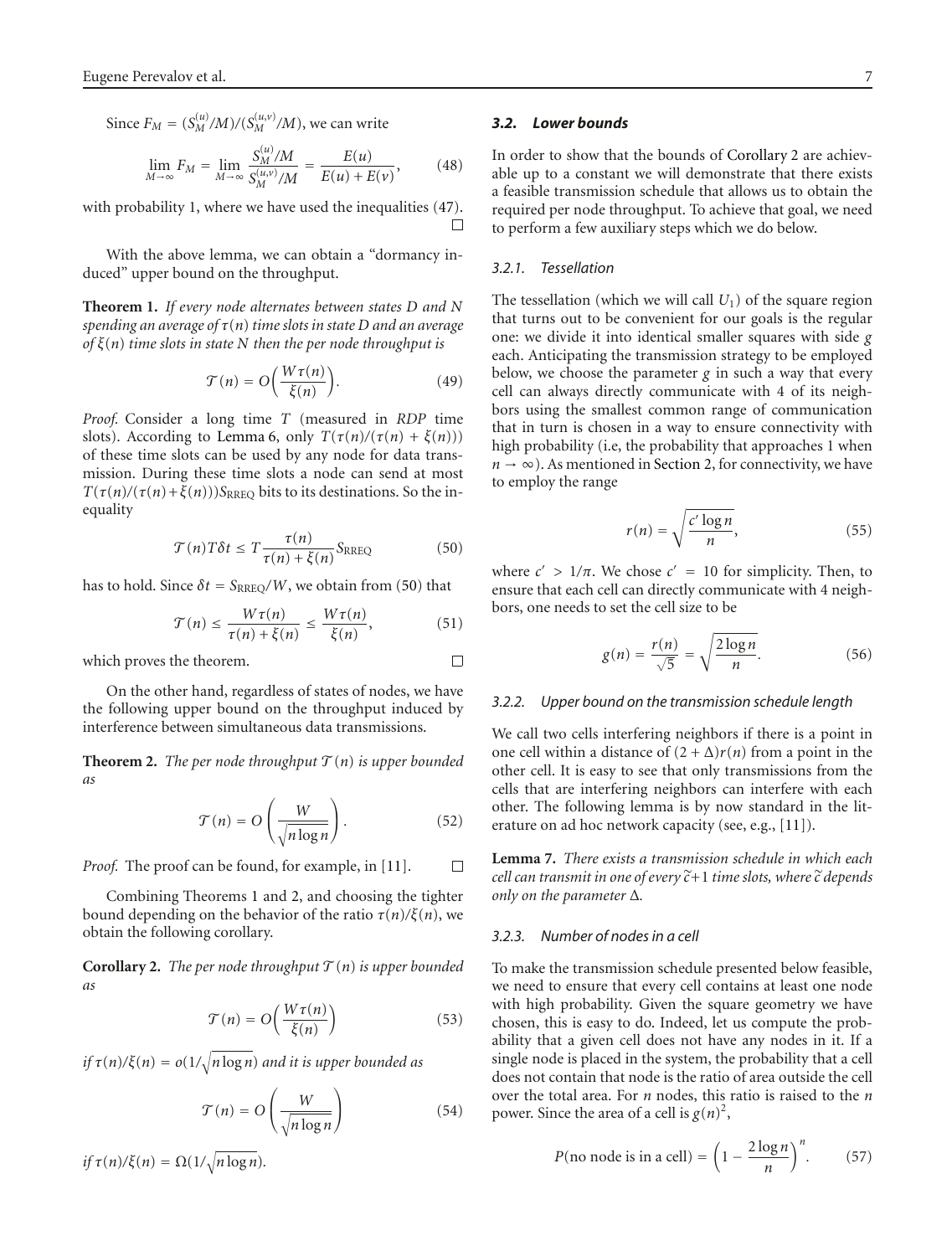Also,

$$
\left(1 - \frac{2\log n}{n}\right)^n \le e^{-2\log n} = n^{-2},\tag{58}
$$

so

$$
P(\text{no node is in a cell}) \le n^{-2}.\tag{59}
$$

We need to find the probability that there is at least one node in every cell whp, or equivalently, the probability there is no node in some cell is zero whp. Since there are no more than 1*/g*<sup>2</sup> cells in the network, by an application of the union of event bound we obtain the following statement.

**Lemma 8.** *The probability that there is a cell that does not contain a single node is upper bounded by*

$$
\frac{1}{2n\log n}.\tag{60}
$$

*In other words, all cells contain at least one node with high probability.*

#### *3.2.4. Routes of packets between nodes*

We organize transmission in the following way. The entire system is tessellated into square cells of area  $g(n)^2$ .

The routing of packet between nodes proceeds as follows. To route a packet between two nodes, we employ at most two straight lines: one vertical and one horizontal.<sup>3</sup> Each time a packet is transmitted from a node in a cell to some node in an adjacent cell. The direction of both the vertical and the horizontal part of the route is chosen randomly (recall that the network lives on a torus). In the final hop, the packet is transmitted to the destination from a node in a cell adjacent to the cell containing the destination.

Now, let us consider a given cell *Ci* and count the number of routes passing through it. Let us denote this number by *Ni*. The following lemma demonstrates that the maximum possible value of  $N_i$  can be upper bounded with high probability.

#### **Lemma 9.** *The asymptotic relation*

$$
\max_{i} N_i = O\left(\sqrt{n \log n}\right) \tag{61}
$$

*holds with high probability.*

*Proof.* Consider vertical components of the packet routes passing through cell *Ci*. Let us denote their number by *Vi*. Because of the random choice of the routes' directions the expected value of *Vi* will be equal to half of the expected value of the number of nodes in the vertical strip formed by the "column" of cells above and below the cell *Ci*. The area of this strip is equal to  $g(n)$ . So for the expected value of  $V_i$  we obtain

$$
E(V_i) = \frac{1}{2}ng(n) = \sqrt{\frac{n\log n}{2}}.
$$
 (62)

The use of the Chernoff bound yields

$$
\Pr(V_i > (1 + \epsilon)E(V_i)) < e^{-\epsilon^2 E(V_i)/4}.\tag{63}
$$

Setting  $\epsilon = 1$  and using (62), we obtain

$$
\Pr\left(V_i > \sqrt{2n\log n}\right) < e^{-\sqrt{n\log n}/4\sqrt{2}}.\tag{64}
$$

Exactly the same logic leads to the analogous bound for the number *Hi* of horizontal route components passing through the cell *Ci*,

$$
\Pr\left(H_i > \sqrt{2n\log n}\right) < e^{-\sqrt{n\log n/4\sqrt{2}}}. \tag{65}
$$

Since  $N_i = V_i + H_i$ , we can use the union bound to arrive at

$$
\Pr\left(N_i > 2\sqrt{2n\log n}\right) < 2e^{-\sqrt{n\log n}/4\sqrt{2}}.\tag{66}
$$

To bound the quantity max<sub>*i*</sub>  $N_i$ , we can use (66), the fact that there are  $1/g(n)^2$  cells in the network and the union bound. The result is

$$
\Pr\left(\max N_i > 2\sqrt{2n\log n}\right) < \frac{n}{\log n} e^{-\sqrt{n\log n}/4\sqrt{2}},\tag{67}
$$

which proves the lemma.

On the other hand, we can show that the number of routes passing through every cell can be lower bounded. This is done in the next lemma.

**Lemma 10.** *The asymptotic relation*

$$
\min_{i} N_i = \Omega\left(\sqrt{n \log n}\right) \tag{68}
$$

*holds with high probability.*

*Proof.* We use the notation introduced in Lemma 9. As was shown in that lemma,

$$
E(V_i) = \frac{1}{2}ng(n) = \sqrt{\frac{n\log n}{2}}.
$$
 (69)

We can now use the Chernoff bound to obtain

$$
\Pr(V_i < (1 - \epsilon)E(V_i)) < e^{-\epsilon^2 E(V_i)/2}.\tag{70}
$$

Setting  $\epsilon = 1/2$  and using (69), we obtain

$$
\Pr\left(V_i < \frac{1}{2\sqrt{2}}\sqrt{n\log n}\right) < e^{-\sqrt{n\log n}/8\sqrt{2}}.\tag{71}
$$

In the same way, we obtain

$$
\Pr\left(H_i < \frac{1}{2\sqrt{2}}\sqrt{n\log n}\right) < e^{-\sqrt{n\log n}/8\sqrt{2}}.\tag{72}
$$

It is obvious that the same inequality will hold for the sum  $N_i = V_i + H_i$ 

$$
\Pr\left(N_i < \frac{1}{2\sqrt{2}}\sqrt{n\log n}\right) < e^{-\sqrt{n\log n}/8\sqrt{2}}.\tag{73}
$$

Since there are  $1/g(n)^2$  cells in the network, we can use the union bound and (73) to obtain the following bound on  $\min_i N_i$ 

$$
\Pr\left(\min_i N_i < \frac{1}{2\sqrt{2}}\sqrt{n\log n}\right) < \frac{n}{2\log n} e^{-\sqrt{n\log n}/8\sqrt{2}}.\tag{74}
$$

This completes the proof of the lemma.

 $\Box$ 

<sup>&</sup>lt;sup>3</sup> It is possible that only one straight line is needed.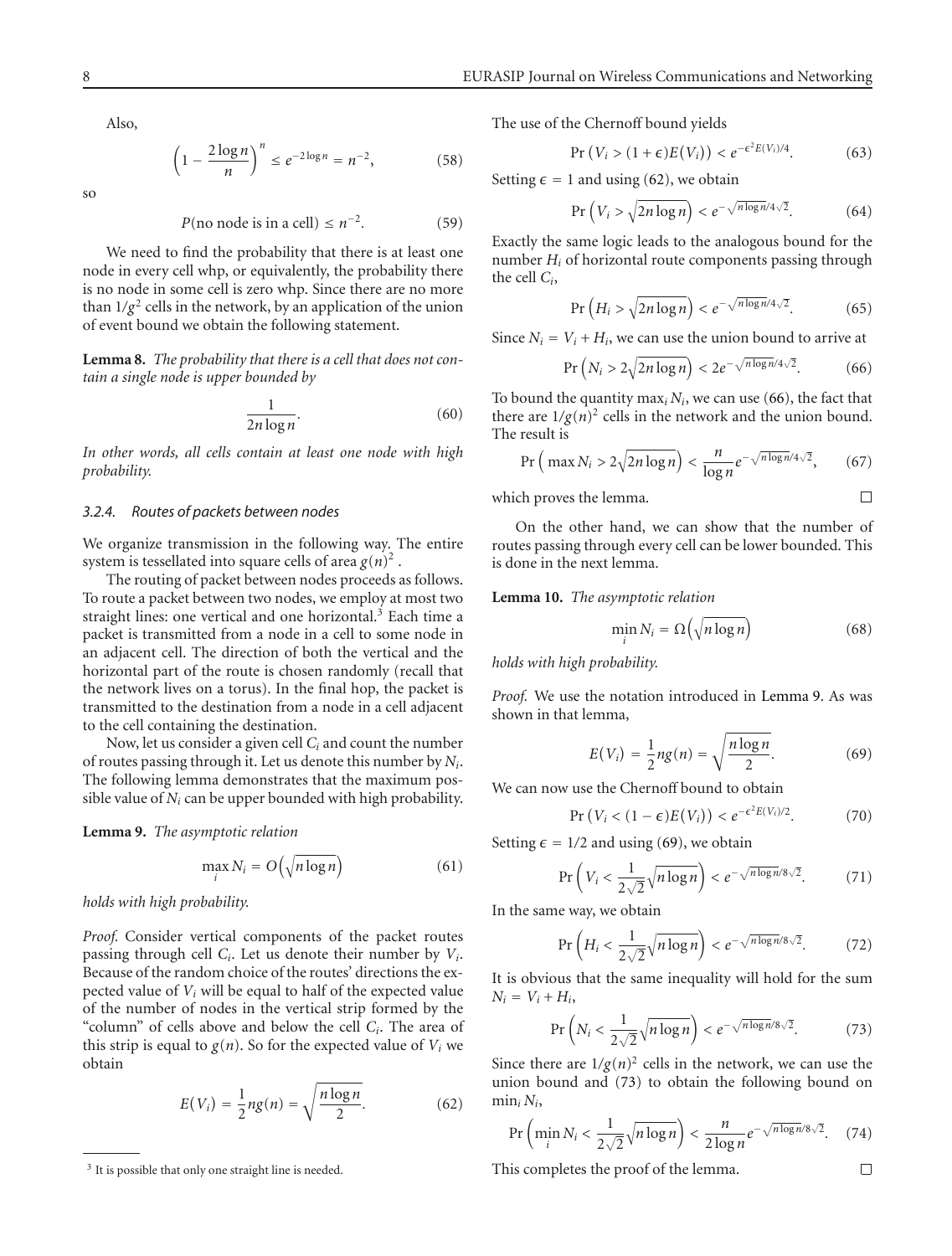# *3.2.5. Achievable throughput*

We can now find the achievable per node throughput. This is the subject of the next two theorems.

**Theorem 3.** *If*

$$
\frac{\tau(n)}{\xi(n)} = o\left(\frac{1}{\sqrt{n\log n}}\right),\tag{75}
$$

*then the per node throughput*

$$
\mathcal{T}(n) = \Omega\left(\frac{W\tau(n)}{\xi(n)}\right) \tag{76}
$$

*is achievable with high probability.*

*Proof.* Consider a long time *T*. Since each source can generate data only in the *D* state, using Lemmas 6 and 9, we see that the number of packets  $N_{T,i}$  that has to be served by the cell *Ci* can be upper bounded as

$$
N_{T,i} \le \max_{i} N_i \frac{\tau(n)}{\xi(n)} T = c \sqrt{n \log n} \frac{\tau(n)}{\xi(n)} T \tag{77}
$$

with high probability. Since  $\tau(n)/\xi(n) = o(1/\sqrt{n \log n})$ , we have that, with high probability,

$$
N_{T,i} = o(T), \tag{78}
$$

which is less than the number of time slots  $T/\tilde{c}$  that, as shown in Lemma 7 each cell can be active in. This implies that the per node throughput of

$$
\frac{(\tau(n)/\xi(n))S_{\text{RREG}}T}{T\delta t} = \frac{\tau(n)}{\xi(n)}W\tag{79}
$$

is achievable with high probability, which proves the theorem. П

The meaning of the next theorem is that, if the ratio  $\tau(n)/\xi(n)$  is large enough, the throughput limited by the interference between data transmissions can be achieved.

**Theorem 4.** *If*

$$
\frac{\tau(n)}{\xi(n)} = \Omega\left(\frac{1}{\sqrt{n\log n}}\right),\tag{80}
$$

*then the per node throughput*

$$
\mathcal{T}(n) = \Omega\left(\frac{W}{\sqrt{n\log n}}\right) \tag{81}
$$

*is achievable with high probability.*

*Proof.* Consider a long time *T*. Since each source can generate data only in the *D* state, using Lemmas 6 and 10 we see that the number of packets  $N_{T,i}$  to be served by the cell  $C_i$  can be lower bounded as

$$
N_{T,i} \ge \min_i N_i \frac{\tau(n)}{\xi(n)} T = c_2 \sqrt{n \log n} \frac{\tau(n)}{\xi(n)} T \tag{82}
$$

with high probability. Since  $\tau(n)/\xi(n) = \Omega(1/\sqrt{n \log n})$ , we have that, with high probability,

$$
N_{T,i} = \Omega(T),\tag{83}
$$

which implies that there is enough data so that the cell can serve a packet in each slot it can become active (and the number of such slots is *T/c*). Therefore the per node throughput of

$$
\frac{\Omega\left(1/\sqrt{n\log n}\right)S_{\text{RREG}}T}{T\delta t} = \Omega\left(\frac{W}{\sqrt{n\log n}}\right) \tag{84}
$$

is achievable with high probability.

# **4. SCALING OF** *ξ*(*N*)

A node that needs to find a route will initiate an *RDP*. Since it may not be successful, the node might have to initiate it several times. We assume that the node initiates *RDP*s with frequency of *ν* until the route is found. The next lemma computes a lower bound on the expected number of *RDP*s that a node will need to initiate in order to find the route.

**Lemma 11.** *The expected number of* RREQ *transmissions, E*(*Ns*)*, which is required by a node for a successful route discovery is lower bounded as*

$$
E(N_s) \ge \frac{1}{Q} = \frac{1}{E_f[G(f)]}.
$$
 (85)

*Proof.* Let *fi* be the fraction of nodes reached the by *i*th *RDP* initiated by the source in question. Also, let  $Q_i(f_i)$  be the conditional probability of the *j*th *RDP* finding the destination provided that all the previous ones failed to do so. Then the expected number of attempts conditioned on  $f_1, f_2, \ldots$ can be written as

$$
E(N_s | \mathbf{f}) = Q_{f_1} + 2(1 - Q_{f_1})Q_2(f_2)
$$
  
+ 3(1 - Q\_{f\_1})(1 - Q\_2(f\_2))Q\_3(f\_3) + \cdots (86)

Taking an expectation with respect to **f** and using mutual independence<sup>4</sup> of the components of the random vector  $f =$  $(f_1, f_2, \ldots)$ , we obtain

$$
E(N_s) = Q + 2(1 - Q)Q_2 + 3(1 - Q)(1 - Q_2)Q_3 + \cdots,
$$
\n(87)

 $\Box$ 

<sup>4</sup> Here, we assume that the *RDP*'s initiated by the same node do not run concurrently which can be ensured, for example, by demanding that *lν <* 1.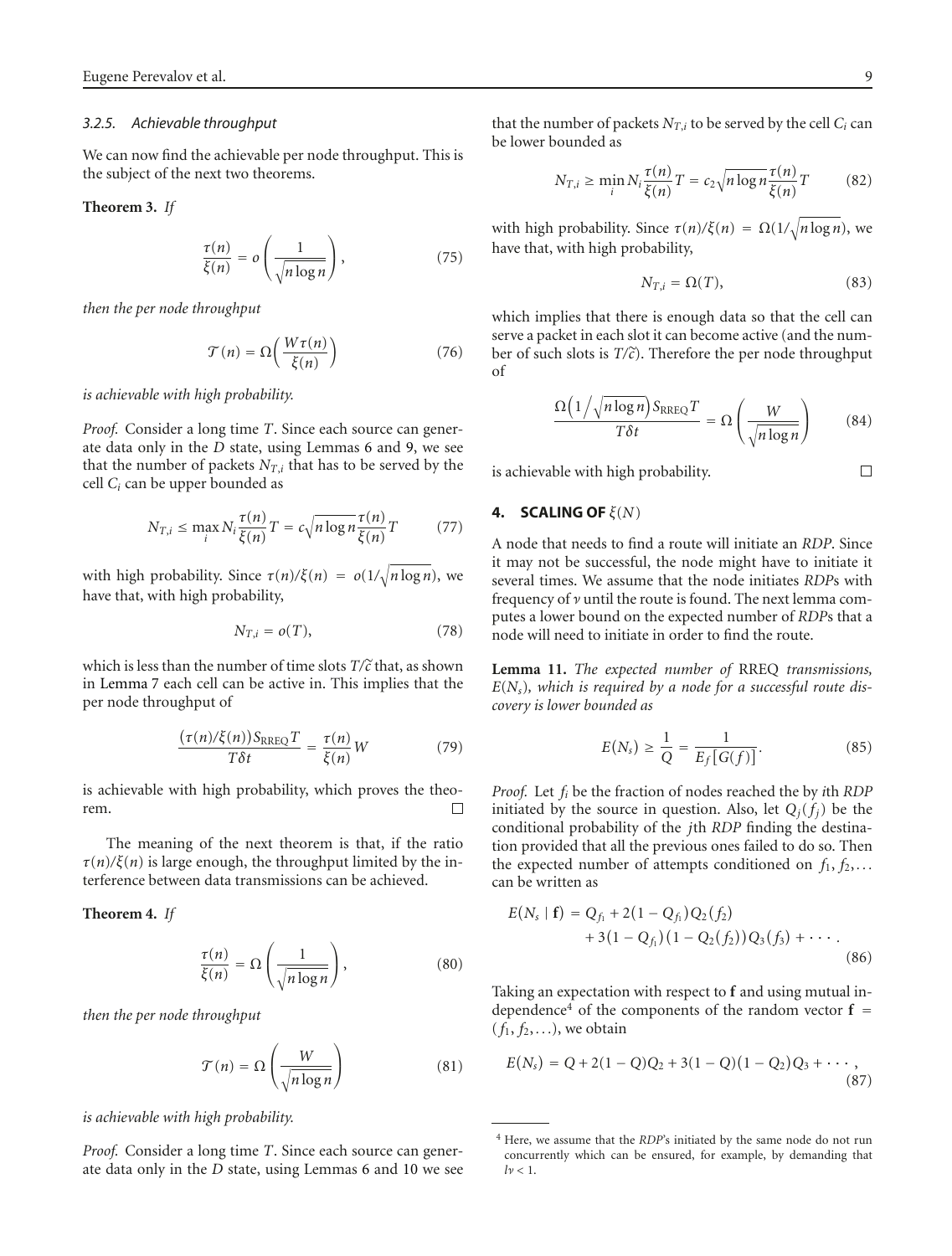where *Q* is the unconditional probability of route discovery success, and  $Q_i$  for  $i = 2, 3, \ldots$  is the probability of route discovery success by *i*th consecutive *RDP* provided all the previous ones have failed.

Now note that since an *RREQ* packet is more likely to reach the destination that is physically closer to the source, we will assume that the following inequalities<sup>5</sup> hold:

$$
Q \ge Q_2 \ge Q_3 \ge \cdots, \tag{88}
$$

that is, a failure to reach the destination by the previous *RREQ* will not increase the probability of success for the next *RREQ*. Therefore, we have the following inequality

$$
E(N_s) \ge Q + 2(1 - Q)Q + 3(1 - Q)^2 Q + \dots = \frac{1}{Q}.
$$
 (89)

In order to obtain a more precise characterization of  $E(N<sub>s</sub>)$ , more details of the protocol used as well as physical layer characteristics of the environment such as fading and shadowing are needed. This is an important task that falls beyond the scope of the present paper. Here, we will simply state that

$$
E(N_s) = \frac{\kappa(n)}{Q},\tag{90}
$$

where  $\kappa(n) \geq 1$  is the "correction" factor due to dependence between *RREQ* belonging to the same *RDP*.

We leave the dependence of *κ*(*n*) on *n* undetermined although it is easy to see by comparing (88) with (90) that  $\kappa(n) \geq 1$ .

The expected duration of the time period during which a node stays in the *N* state searching for a route can be computed as

$$
\xi(n) = E(N_s) \cdot \frac{1}{\nu} = \frac{\kappa(n)}{\nu Q}.
$$
 (91)

We can use Lemma 3 and (91) to obtain the expression for the total *RDP* arrival rate *λ*:

$$
\lambda = \frac{(n/2)\nu}{\nu\tau(n)Q/\kappa(n) + 1}.\tag{92}
$$

## *4.1. Lower bound on ξ*(*n*)

We would like to demonstrate that the average length *ξ*(*n*) of a node "inactivity" period is bounded from below and the bound depends on the shape of the route discovery success function  $G(\cdot)$ .

**Theorem 5.** *The expected length of the time interval during which a node stays in the N state is*

$$
\xi(n) = \Omega\bigg(\frac{\kappa(n)}{G(1/n)}\bigg). \tag{93}
$$

*Proof.* From Lemma 5 and the simple fact that  $E(n_r) \leq n-1$ , we have

$$
Q \le G\left(\frac{E(n_r)}{\lambda(n-1)}\right) \le G\left(\frac{1}{\lambda}\right). \tag{94}
$$

From Lemma 3, we have

$$
\lambda = \frac{(n/2)\nu}{\nu \tau(n)Q/\kappa(n) + 1} \ge \frac{(n/2)\nu}{\tau(n)\nu + 1}.
$$
 (95)

Now let us consider the cases  $\tau(n)\nu \leq 1$  and  $\tau(n)\nu > 1$ .

*Case 1.*  $\tau(n)\nu \leq 1$ .

From (95), we can obtain

$$
\lambda \ge \frac{(n/2)\nu}{\tau(n)\nu + 1} \ge \frac{(n/2)\nu}{1 + 1} = \frac{n\nu}{4}.\tag{96}
$$

Thus,

$$
Q \le G\left(\frac{4}{n\nu}\right),\tag{97}
$$

and, therefore,

$$
\xi(n) = \frac{\kappa(n)}{\nu Q} \ge \frac{\kappa(n)}{\nu G(4/n\nu)} \ge \frac{\kappa(n)}{G(4/n)} \ge \frac{\kappa(n)}{4G(1/n)},\qquad(98)
$$

where we have used the fact that  $\nu \leq 1$  and concavity of the function  $G(\cdot)$ .

*Case 2.*  $\tau(n)v \geq 1$ .

From (95), we obtain

$$
\lambda \ge \frac{(n/2)\nu}{\tau(n)\nu + 1} \ge \frac{(n/2)\nu}{\tau(n)\nu + \tau(n)\nu} = \frac{n}{4\tau(n)}.\tag{99}
$$

Thus,

$$
Q \le G\left(\frac{4\tau(n)}{n}\right),\tag{100}
$$

$$
\xi(n) \ge \frac{\kappa(n)}{\nu G(4\tau(n)/n)} \ge \frac{\kappa(n)}{G(4\tau(n)/n)},\tag{101}
$$

since  $\nu \leq 1$ .

Since  $\tau(n) \geq 1/4$ , (101) implies that

$$
\xi(n) \ge \frac{\kappa(n)}{4\tau(n)G(1/n)},\tag{102}
$$

and the theorem follows since  $\tau(n) = O(1)$ .  $\Box$ 

## *4.2. Upper bound on ξ*(*n*)

Next, we would like to find an upper bound on the average length of "data inactivity" period *ξ*(*n*). Note that, in order to find a lower bound, it was sufficient to assume that all network resources were devoted to route discovery with no data transmission taking place. For an upper bound, we need to present a constructive network resource division scheme between *RDP* and data transmission.

<sup>5</sup> It may be possible to prove (88) starting from some assumptions on the *RDP* protocol and nodes mobility.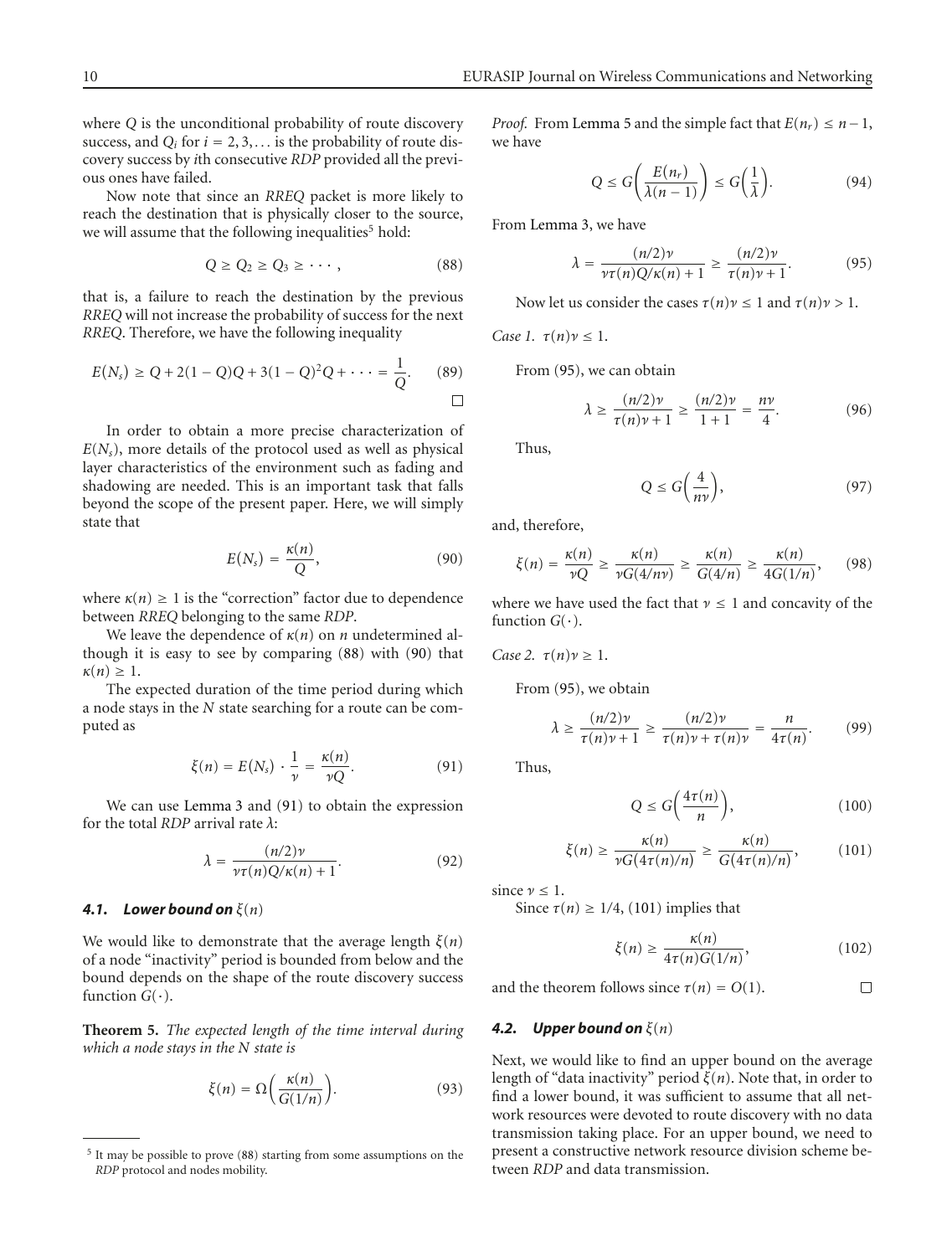We make the following assumption about the probability distribution of the fraction of nodes reached by an *RDP*.

#### *Regularity condition 1*

The probability distribution of the fraction of nodes reached by an *RDP* is such that  $m_f \geq \gamma E(f)$ , where  $m_f$  is the median of the distribution, and *γ >* 0 is a constant independent of *n*.

Note that the goal of making this assumption is to rule out "pathological" distributions of the fraction of nodes reached by an *RDP*. Thus it is not restrictive in that any distribution that can be realized in practice should satisfy it for an appropriate value of *γ*.

**Lemma 12.** *If regularity condition 1 holds, then*  $Q \geq (1/2)^2$  $2)G(yE(n<sub>r</sub>)/λ(n-1)).$ 

*Proof.* Since  $Q = E_f[G(f)]$ , by definition of a median, we have

$$
Q = E_f[G(f)] \ge \frac{1}{2}G(m_f) \ge \frac{1}{2}G(\gamma E(f)) = \frac{1}{2}G\left(\frac{\gamma E(n_r)}{\lambda(n-1)}\right),\tag{103}
$$

which proves the lemma.

Let us now demonstrate that it is in principle possible to organize transmissions in the network such that the expected number of first-time *RDP* receptions  $E(n_r)$  can be equal to a fixed (albeit possibly small) fraction of *n*. The main idea is to make sure that the nodes do not transmit "too many" *RDP* packets so that the network gets overwhelmed with them.

To this end, let us construct a transmission and relaying strategy that has the desired property. Let all the nodes transmit only data packets in even time slots and only *RDP* packets in odd time slots. If a node receives an *RDP*, it will retransmit it in the next odd time slot during which it is not busy initiating its own *RDP* process, with probability *p*. We call this "strategy A." We can also assume, without loss of generality that  $\tau(n) < \xi(n)$  since if it were not so, we would immediately come back to the situation where *RDP* does not have a significant effect on capacity. First, we prove an auxiliary lemma.

**Lemma 13.** *In the strategy A, in any odd time slot,*  $n_{rt} \leq 2pn$ *and*  $(1/8)$ *n* $\nu \le n_{nt} \le (3/4)$ *n* $\nu$  *with high probability.* 

*Proof.* Since nodes generate *RDP* packets independently of each other, the distribution of the number of new *RDP* will be Poisson with parameter *λ*. So, according to the Chebyshev inequality,

$$
\Pr\left(|n_{nt} - \lambda| \ge \frac{1}{2}\lambda\right) \le \frac{4}{\lambda}.\tag{104}
$$

On the other hand, since  $\tau(n) < \xi(n)$  it is easy to see from Lemma 3 that  $n\nu/4 \leq \lambda \leq n\nu/2$ . Combining this with (104), we obtain that

$$
\Pr\left(\frac{1}{8}n\nu \le n_{nt} \le \frac{3}{4}n\nu\right) \le \frac{16}{n\nu}.\tag{105}
$$

As to the number of *RDP* retransmissions in the same time slot, obviously,  $E(n_{rt}) < np$ . If it were the case that  $E(n_{rt}) = np$ , we would be able to use the Chernoff's bound to obtain

$$
\Pr\left(n_{rt} > (1+\epsilon)E(n_{rt})\right) < e^{-\epsilon^2 E(n_{rt})/4},\tag{106}
$$

or, setting  $\epsilon = 1$ ,

 $\Box$ 

$$
Pr (n_{rt} > 2E(n_{rt})) < e^{-E(n_{rt})/4} = e^{-np/4}.
$$
 (107)

But since, in fact,  $E(n_{rt}) < np$ , the inequality (107) will hold as well.

Finally, combining (105) and (107), and using the union bound we obtain the statement of the lemma. П

We can now state the following proposition.

**Proposition 1.** *If strategy A is followed for a sufficiently long time T then, for this period,*

$$
\frac{E(n_r)}{n} \ge \hat{c},\tag{108}
$$

*where <sup>c</sup> is a constant independent of <sup>n</sup>.*

*Proof.* Let  $k = \lceil \sqrt{5}(1 + \Delta) \rceil$ . Let us introduce a second, more coarse, tessellation  $U_2$  such that one cell of the tessellation  $U_2$  consists of 16 $k^2$  cells of the tessellation  $U_1$  described before (so that one cell of  $U_2$  is a  $4k \times 4k$  array of cells of  $U_1$ ). We see that the number of cells in tessellation  $U_2$  is equal to *n/*32*k*<sup>2</sup> log *n*.

Now, let us set  $\nu = \tilde{c}_1 / \log n$  where  $\tilde{c}_1$  is a constant independent of *n*. Then, according to Lemma 13, the expected number of nodes transmitting a new *RDP* packet is equal to  $nc_1/\log n$  w.h.p. (where  $(1/4)\tilde{c}_1 \leq c_1 \leq (3/2)\tilde{c}_1$  is another constant independent of *n*). Since the locations of these nodes are mutually independent, for sufficiently large *n*, the distribution of number of such nodes in any cell of tessellation  $U_2$  is close to Poisson with parameter  $c_2 = 32k^2c_1$ , and the probability that there is exactly one such node in a cell of tessellation  $W_2$  is close to  $c_2e^{-c_2}$  and is, therefore, at least  $0 < \tilde{c}_2 < c_2 e^{-c_2}$  which is also independent of *n*.

In the same way, using Lemma 13, we can set  $p =$  $\tilde{c}_3$ /log *n* and convince ourselves that the probability that there are no nodes retransmitting an *RDP* packet in a given cell of tessellation  $U_2$  is at least  $c_3$  which is also independent of *n*. Therefore the probability that there is exactly one node transmitting a new *RDP* packet and there are no nodes retransmitting an *RDP* packet, in a given cell of tessellation *U*2, is at least  $\tilde{c}_2 c_3 = c_4$ , which is also independent of *n*.

Let us now, inside each cell of tessellation *U*2, highlight a square consisting of  $4k^2$  small cells (those of tessellation  $U_1$ ) in the center so that there is a "guard zone" of width *k* small cell sizes around it. If a given big cell contains exactly one node transmitting a new *RDP* packet (and no nodes retransmitting *RDP* packets), then the probability that this single transmitting node lies in the highlighted square is equal to  $4k^2/16k^2 = 1/4$ . Now, consider a long time *T*. During this time there will be *T/*2 slots during which only *RDP* packets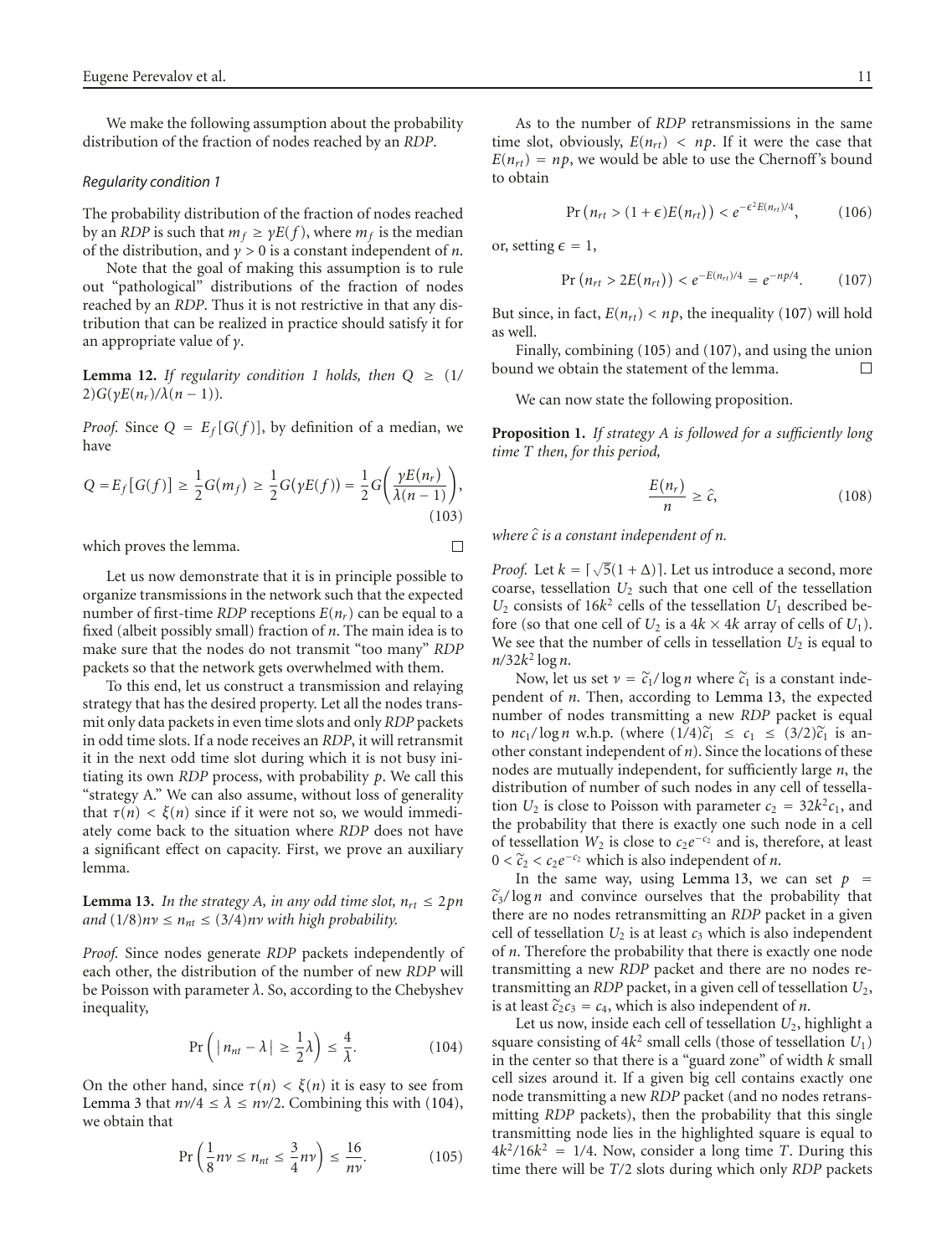are transmitted. During these *T/*2 slots, there will be a total of at least  $N_T = (T/2) \cdot (n/32k^2 \log n) \cdot c_4 \cdot (1/4) = (c_5 \cdot Tn)/\log n$ transmissions of a new *RDP* packet by node located in highlighted  $2k \times 2k$  square so that there are no other simultaneous transmissions in the same big cell of  $U_2$  tessellation. Now, note that the presence of the guard zone ensures that no transmission from other big cells interferes with receptions in the highlighted square. Therefore, all nodes in at least 2 small cells in the highlighted square will successfully receive that transmission of a new *RDP* packet. The expected number of such nodes will therefore be no less than  $N_T \cdot 2 \cdot 2 \log n = 4c_5 T n$ . Dividing this number by the total time (number of time slots) *T*, we obtain that the expected number of successful first-time *RDP* packet receptions per time slot will be no less than  $4c_5n$  where  $c_5$  is independent of *n*. This proves the proposition.  $\Box$ 

We can find an upper bound on *ξ*(*n*).

**Theorem 6.** *Under scheme A,*

$$
\xi(n) = O\left(\frac{\kappa(n)\log n}{G(1/n)}\right). \tag{109}
$$

*Proof.* We have

$$
\xi(n) = \frac{\kappa(n)}{\nu Q}.\tag{110}
$$

By Lemma 12,

$$
Q \ge \frac{1}{2} G\left(\frac{\gamma E(n_r)}{\lambda(n-1)}\right). \tag{111}
$$

Therefore,

$$
\xi(n) \le \frac{2\kappa(n)}{\nu G(\gamma E(n_r)/\lambda(n-1))}.
$$
 (112)

We know, from the proof of Proposition 1, that if we set *ν* =  $c_1$ / $\log n$ , (so that  $c_1 n/2 \log n \leq \lambda \leq c_1 n/\log n$ ) then  $E(n_r) \geq$  $\hat{c}n$ . We can now use (112) to obtain

$$
\xi(n) \le \frac{2\kappa(n)\log n}{\widetilde{c}_1 G(\gamma \widehat{c}/\lambda)} \le \frac{2\kappa(n)\log n}{\widetilde{c}_1 G(\gamma \widehat{c}\log n/\widetilde{c}_1 n)} \le \frac{2\kappa(n)\log n}{\widetilde{c}_1 G(\gamma \widehat{c}/\widetilde{c}_1 n)}.\tag{113}
$$

Note that if  $\gamma \hat{c}/\hat{c}_1 \geq 1$ , we have  $G(\gamma \hat{c}/\hat{c}_1 n) \geq G(1/n)$  and hence

$$
\xi(n) \le \frac{2\kappa(n)\log n}{G(1/n)}.\tag{114}
$$

If  $\gamma \hat{c}/\hat{c}_1 < 1$ , then the concavity of  $G(\cdot)$  implies that  $G(\gamma \hat{c})$  $\widetilde{c}_1 n$ )  $\geq (\gamma \widehat{c}/\widetilde{c}_1) G(1/n)$  and, therefore

$$
\xi(n) \le \frac{2\widetilde{c}_1 \kappa(n) \log n}{\gamma \widehat{c} G(1/n)},\tag{115}
$$

 $\Box$ 

which completes the proof of the theorem.

Putting together the results of Theorems 5 and 6, we obtain a semitight (up to log *n*) asymptotic characterization of the quantity  $\xi(n)$  which we state as a corollary.

**Corollary 3.**

$$
\xi(n) = \widetilde{\Theta}\bigg(\frac{\kappa(n)}{G(1/n)}\bigg). \tag{116}
$$

### **5.** *RDP* **LIMITED THROUGHPUT**

In this section, we collect the pieces to obtain the main result of this paper: the scaling of the *RDP* limited throughput of a random ad hoc network. The next theorem covers the case where the *RDP* plays the role of the throughput bottleneck.

**Theorem 7.** *If*  $(\tau(n)/\kappa(n))G(1/n) = o(1/\sqrt{n \log n})$ *, then* 

$$
\mathcal{T}(n) = \widetilde{\Theta}\left(W\frac{\tau(n)}{\kappa(n)}G\left(\frac{1}{n}\right)\right),\tag{117}
$$

*or, more precisely,*

$$
\mathcal{T}(n) = O\bigg(W \frac{\tau(n)}{\kappa(n)} G\Big(\frac{1}{n}\Big)\bigg),\,
$$
  

$$
\mathcal{T}(n) = \Omega\bigg(\frac{W\tau(n)G(1/n)}{\kappa(n)\log n}\bigg).
$$
 (118)

*Proof.* If  $(\tau(n)/\kappa(n))G(1/n) = o(1/\sqrt{n \log n})$ , then, according to Theorem 5,

$$
\frac{\tau(n)}{\xi(n)} = o\left(\frac{1}{\sqrt{n\log n}}\right). \tag{119}
$$

On the other hand, combining the results of Theorems 1 and 3, we obtain that if  $\tau(n)/\xi(n) = o(1/\sqrt{n \log n})$ , then

$$
\mathcal{T}(n) = \Theta\!\left(W\frac{\tau(n)}{\xi(n)}\right) \tag{120}
$$

and therefore (Theorem 5)

$$
\mathcal{T}(n) = O\!\left(W \frac{\tau(n)}{\kappa(n)} G\!\left(\frac{1}{n}\right)\right) \tag{121}
$$

and (Theorem 6),

$$
\mathcal{T}(n) = \Omega\bigg(\frac{W(\tau(n)/\kappa(n))G(1/n)}{\log n}\bigg),\tag{122}
$$

 $\Box$ 

which proves the theorem.

The next theorem shows that when the expression  $(\tau(n)/\kappa(n))$ *G* $(1/n)$  is asymptotically large enough, the main limiting factor for the throughput is the interference between simultaneous data transmissions and we are back to the case described in [11].

**Theorem 8.** *If*  $(\tau(n)/\kappa(n))G(1/n) = \Omega(\sqrt{\log n/n})$ *, then* 

$$
\mathcal{T}(n) = \Theta\left(\frac{W}{\sqrt{n \log n}}\right). \tag{123}
$$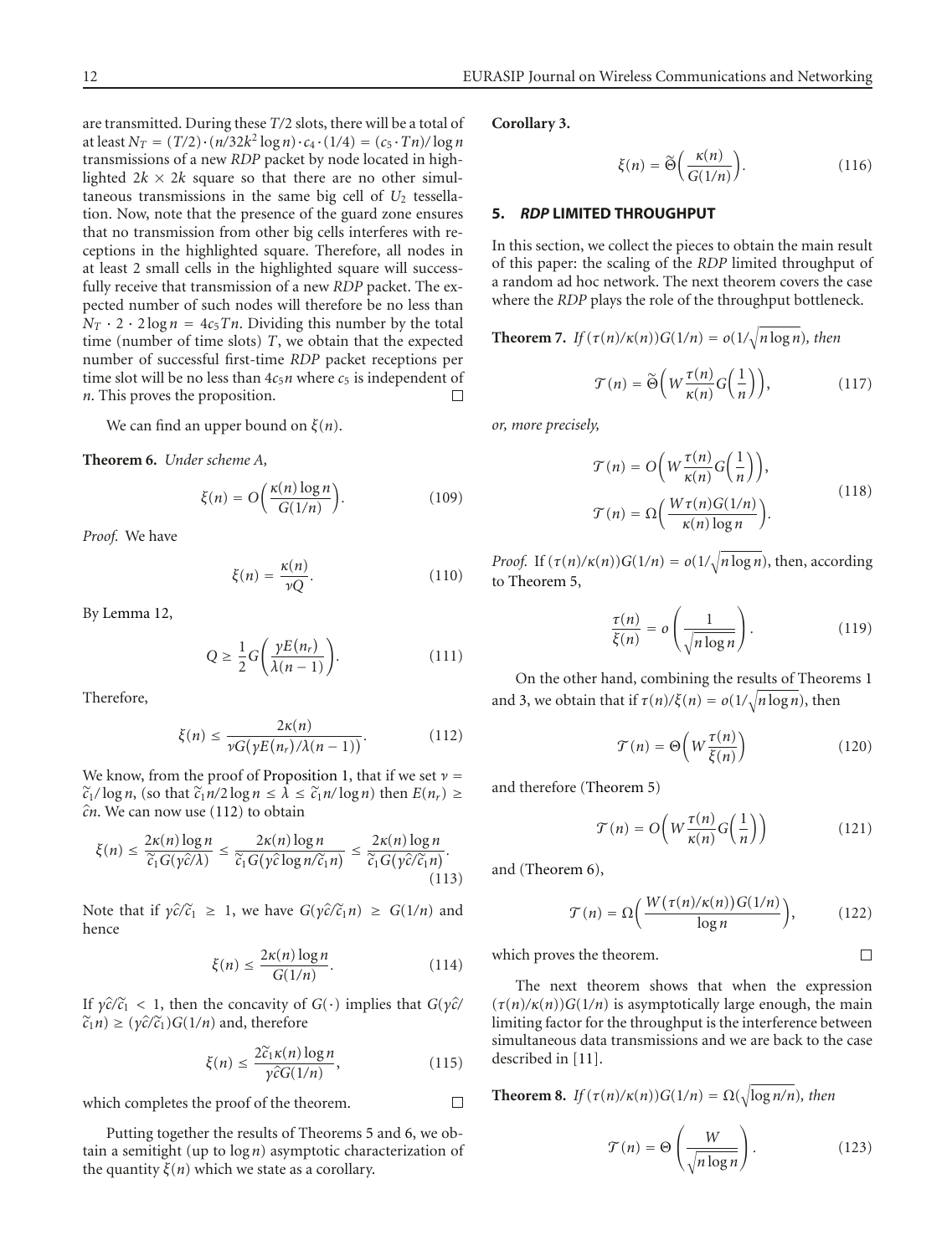*Proof.* If  $(\tau(n)/\kappa(n))G(1/n) = \Omega(\sqrt{\log n/n})$ , then, according to Theorem 6,

$$
\frac{\tau(n)}{\xi(n)} = \Omega\left(\frac{1}{\sqrt{n\log n}}\right). \tag{124}
$$

Now, combining the results of Theorems 2 and 4, we see that if  $\tau(n)/\xi(n) = \Omega\left(\frac{1}{\sqrt{n \log n}}\right)$ , then

$$
\mathcal{T}(n) = \Theta\left(\frac{W}{\sqrt{n \log n}}\right),\tag{125}
$$

which proves the theorem.

Now that the general asymptotic behavior of the *RDP*limited throughput is given, let us consider several simple examples and obtain the throughput scaling.

#### *Examples*

(1) The need of route discovery due to changing node membership. In this model, a new pair of nodes *i* and *j* join the network and need to discover a route to each other. They stay connected during a time period of  $\tau_{ij}$  after which the connection is terminated and the nodes leave the network (turn themselves off). This process of pairs joining the network and leaving continues is such a way that the network is in an equilibrium in the sense of the number of nodes participating in it at any given time. Let us assume that  $E(\tau_{ij}) = \tau$  for any *i* and *j*. In this case it is reasonable to assume that *τ* does not depend on *n*, as it depends only on the behavior pattern of individual nodes. Since both nodes that just have joined the network are "new" to it, the TR model of success probability has to be used. This implies that

$$
G\left(\frac{1}{n}\right) = \Theta\left(\frac{1}{n}\right),\tag{126}
$$

and therefore,

$$
\frac{\tau(n)}{\kappa(n)}G\left(\frac{1}{n}\right) = O\left(\frac{1}{n}\right) = o\left(\frac{1}{\sqrt{n\log n}}\right). \tag{127}
$$

Then it follows from Theorem 7 that the *RDP* limited throughput scales as

$$
\mathcal{T}(n) = \Theta\left(\frac{W}{\kappa(n)n}\right) = O\left(\frac{W}{n}\right). \tag{128}
$$

(2) The node membership in the network is constant but the loss of routes is due to severe fading or excessive node mobility. In this case, it would be reasonable to assume that a route from a node *i* to *d*(*i*) is lost and has to be rediscovered whenever a link is broken. The number of links between *i* and  $d(i)$  is  $\Theta(\sqrt{n/\log n})$ , and the rate at which a link brakes depends only on fading environment and the mobility characteristics and therefore is independent of *n*. Therefore, assuming that the links brake independently, we obtain that the rate at which the nodes  $i$  and  $d(i)$  lose their route will be  $\Theta(\sqrt{n/\log n})$ . Hence, the average length of time during which the route stays intact is

$$
\tau(n) = \Theta\left(\sqrt{\frac{\log n}{n}}\right). \tag{129}
$$

On the other hand, assume that for the success of route discovery the SR model has to be used. Indeed, since both the source and the destination are still present in the network, they are "known" to  $\Theta(\sqrt{n/\log n})$  other nodes which is the assumption under which the SR model is obtained. Therefore,

$$
G\left(\frac{1}{n}\right) = \Theta\left(\frac{1}{\sqrt{n\log n}}\right),\tag{130}
$$

and hence (Theorem 7),

 $\Box$ 

$$
\mathcal{T}(n) = \Theta\left(\frac{W}{n\kappa(n)}\right) = O\left(\frac{W}{n}\right). \tag{131}
$$

(3) The situation is just as above, with the exception of the route discovery probability. Assume that the route repair algorithm is so good that it is able to repair the broken link immediately so that the CL model is appropriate. Then

$$
\tau(n) = \Theta\left(\sqrt{\frac{\log n}{n}}\right),\tag{132}
$$

as above, but

$$
G\left(\frac{1}{n}\right) = \Theta(1),\tag{133}
$$

and, therefore

$$
\frac{\tau(n)}{\kappa(n)}G\left(\frac{1}{n}\right) = \Theta\left(\frac{1}{\kappa(n)}\sqrt{\frac{\log n}{n}}\right).
$$
 (134)

So, in case  $\kappa(n) = \Theta(1)$ , Theorem 8 gives

$$
\mathcal{T}(n) = \Theta\left(\frac{W}{\sqrt{n \log n}}\right). \tag{135}
$$

In other words, the scaling is the same as in the case with no route discovery meaning that under such conditions the main limitation is still data transmission.

# **6. CONCLUSION**

In this paper, we have explored the problem of the throughput of ad hoc networks in the presence of route discovery processes. Specifically, we assumed that nodes in a network do not always have the knowledge of routes to the corresponding destinations and have to find them. We consider the effect of *RDP* on the throughput explicitly, and obtain results that generalize the previously known scaling behavior of the throughput of random ad hoc networks. We find